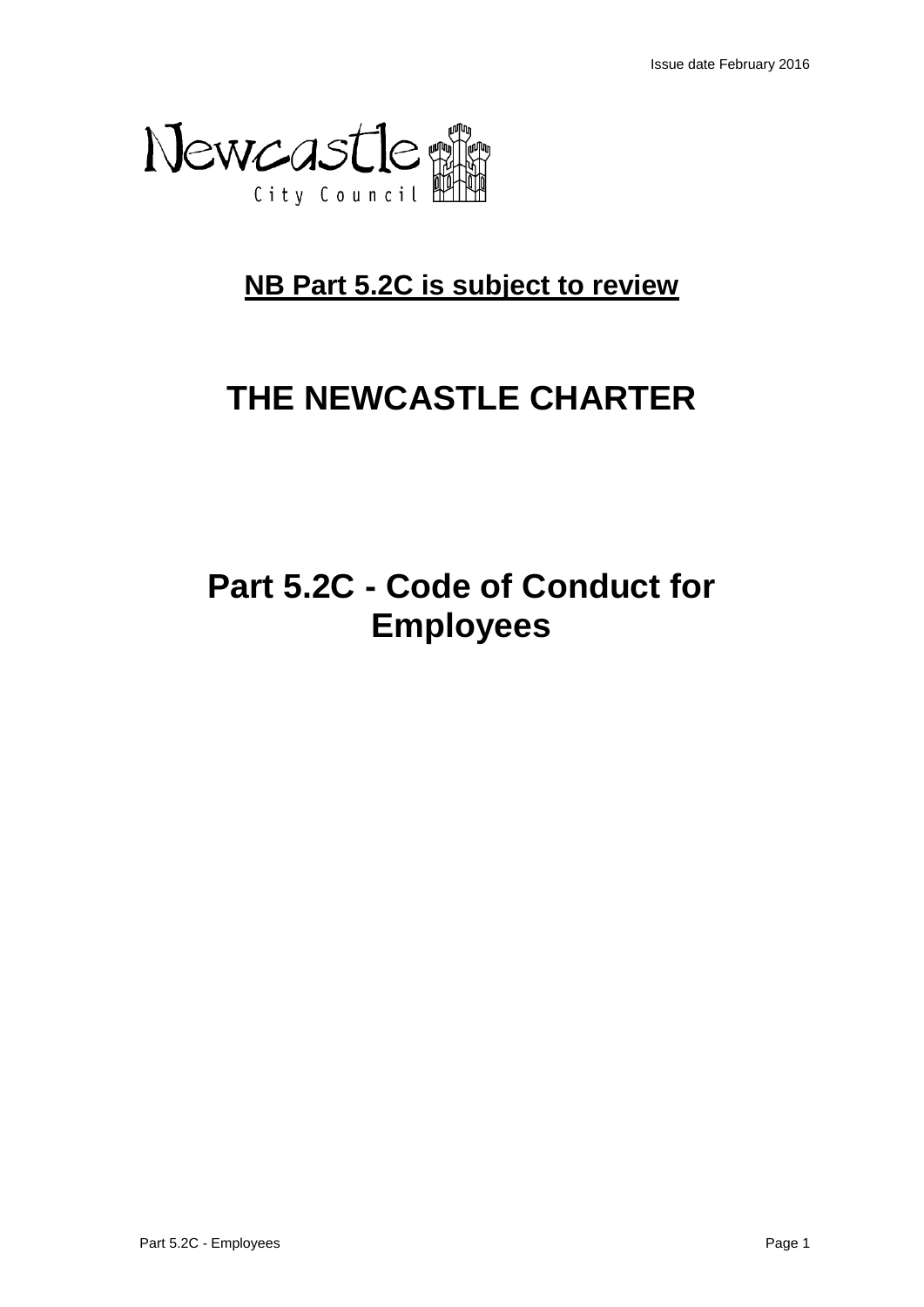## **Notes:-**

**This Code of Conduct sets the standards of conduct that the Council expects of its employees.**

## **Statutory Sources**

Local Government Act 1972, ss. 111 and 112

## **Authorisation**

This Code was originally approved in 1997.

Appendix F and separate provisions for Hospitality were included in 2001.

Appendix F has been further amended to provide that CCE1s and CCE5s are to be kept in the Service Manager Democratic Services' office and to provide that the Service Manager Democratic Services retains the forms in the case of Corporate Services, Finance and Resources or Policy, Strategy and Communications.

Further amendments were made in 2013.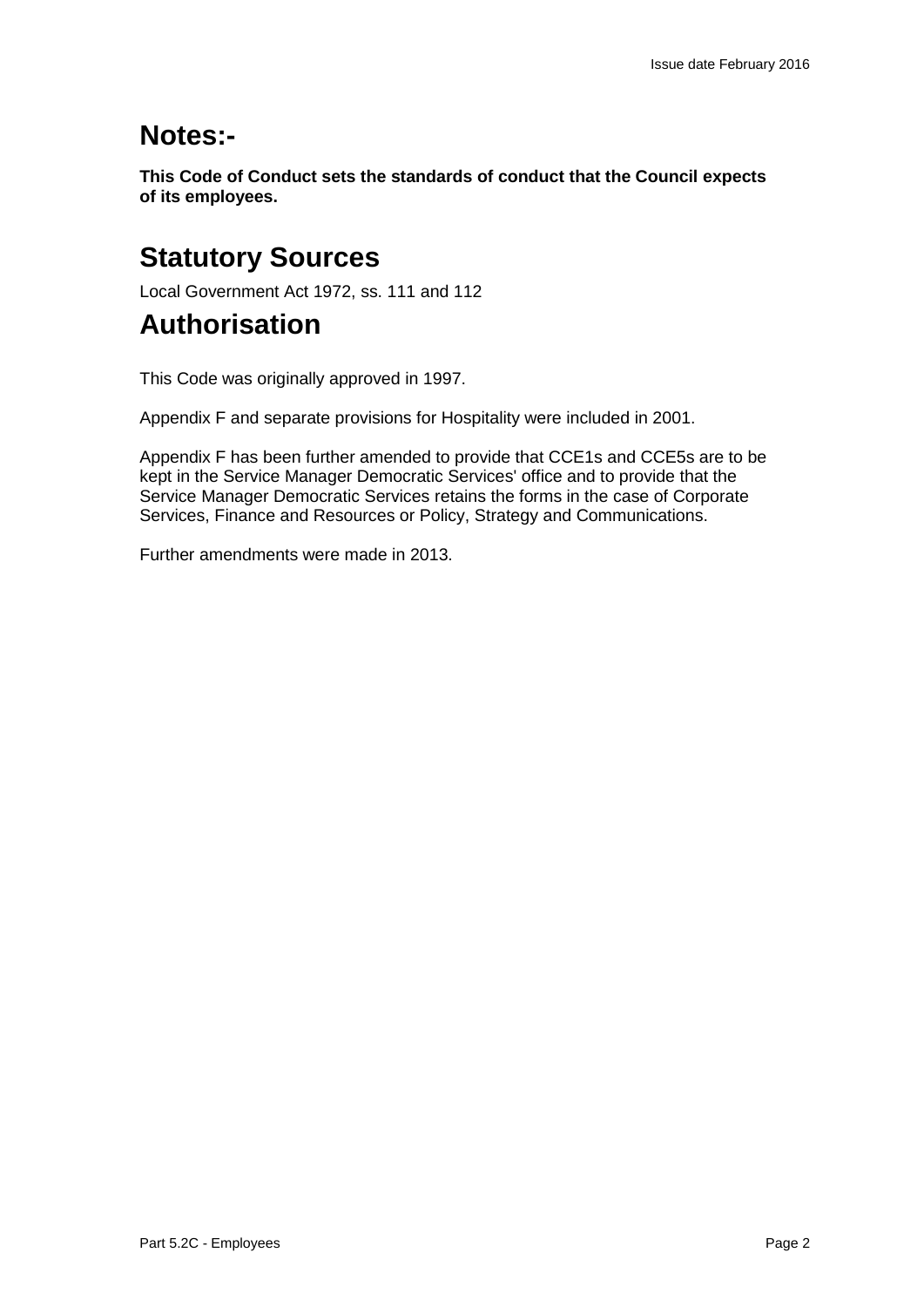#### **CITY OF NEWCASTLE UPON TYNE**

#### **CODE OF CONDUCT FOR EMPLOYEES (EXCEPT FOR EDUCATION SERVICE STAFF EMPLOYED IN SCHOOLS)**

#### **CONTENTS**

#### **Paragraph**

#### Introduction

- 1 Standards<br>2 Disclosure
- 2 Disclosure of Information<br>3 Political Neutrality
- **Political Neutrality**
- 4 Relationships<br>5 Recruitment a
- 5 Recruitment and other employment matters<br>6 Commitments outside work
- 6 Commitments outside work<br>7 Personal interests
- 7 Personal interests<br>8 Equality
- **Equality**
- 9 Tendering Procedures
- 10 Corruption
- 11 Financial Regulations
- 12 Gifts and other benefits<br>13 Hospitality
- **Hospitality**
- Appendix A Data Protection Act
- Appendix B Local Government Act 1972 Section 117
- Appendix C Organisations to which paragraph 7d of the Code applies
- Appendix D Local Government Competition Regulations<br>Appendix E Bribery Act 2010
- Bribery Act 2010
- Note: Where you do not have a director, where we refer to a "Director", we mean your "Head of Service".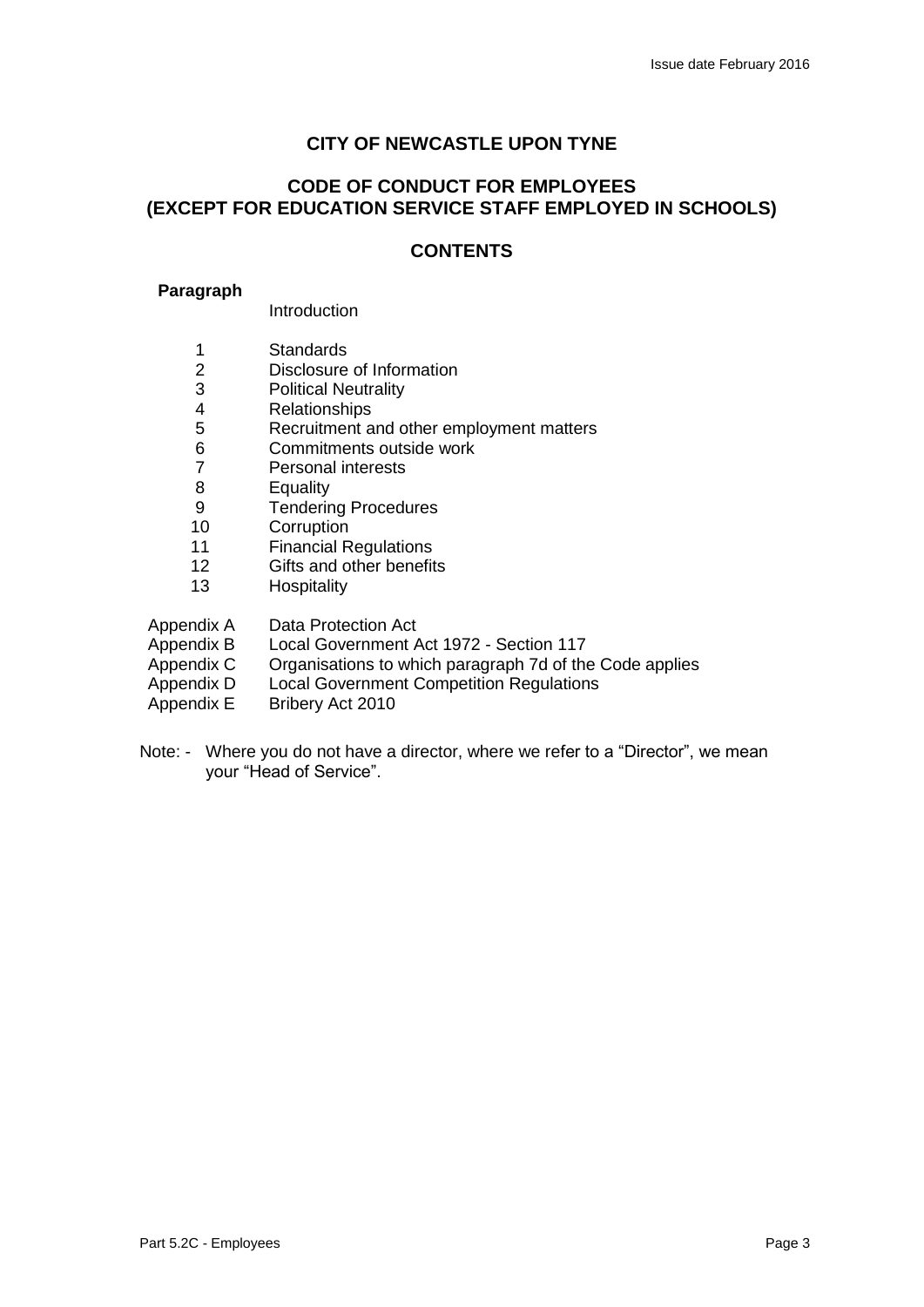#### **CODE OF CONDUCT FOR EMPLOYEES**

#### **Introduction**

The people of Newcastle upon Tyne are entitled to expect high standards of conduct from our employees. We have drawn up a code of conduct for employees by consulting staff representatives. We want you to know the rules which apply to you and to give you guidance to help you keep to them. Your directorate may have other rules or statutory codes of professional behaviour and we will bring these to your attention.

The code sets out the minimum standards we expect of you and provides a framework which will help to prevent misunderstandings or criticism. All employees of the City Council must keep to the standards of this code and carry out their duties honestly and fairly. If you do not do this, it is a serious matter and could result in disciplinary action up to and including dismissal.

Please read the Code carefully. If you have any queries, ask your manager or supervisor. If you need a copy of one of the Forms CCE.1 - 8 referred to in this Code, please ask your manager or supervisor. The forms explain where you should send them.

We approve the *seven principles of public life* as outlined by the Committee on Standards in Public Life chaired by Lord Nolan. These principles are selflessness, integrity, objectivity, accountability, openness, honesty and leadership. You can find details of these principles below.

The principles of public life apply to anyone who works as a public office-holder. This includes all those who are elected or appointed to public office, nationally and locally, and all people appointed to work in the civil service, local government, the police, courts and probation services, NDPBs, and in the health, education, social and care services. All public office-holders are both servants of the public and stewards of public resources. The principles also have application to all those in other sectors delivering public services.

#### **Selflessness**

Holders of public office should act solely in terms of the public interest.

#### **Integrity**

Holders of public office must avoid placing themselves under any obligation to people or organisations that might try inappropriately to influence them in their work. They should not act or take decisions in order to gain financial or other material benefits for themselves, their family, or their friends. They must declare and resolve any interests and relationships.

#### **Objectivity**

Holders of public office must act and take decisions impartially, fairly and on merit, using the best evidence and without discrimination or bias.

#### **Accountability**

Holders of public office are accountable to the public for their decisions and actions and must submit themselves to the scrutiny necessary to ensure this.

#### **Openness**

Holders of public office should act and take decisions in an open and transparent manner. Information should not be withheld from the public unless there are clear and lawful reasons for so doing.

#### **Honesty**

Holders of public office should be truthful.

#### **Leadership**

Holders of public office should exhibit these principles in their own behaviour. They should actively promote and robustly support the principles and be willing to challenge poor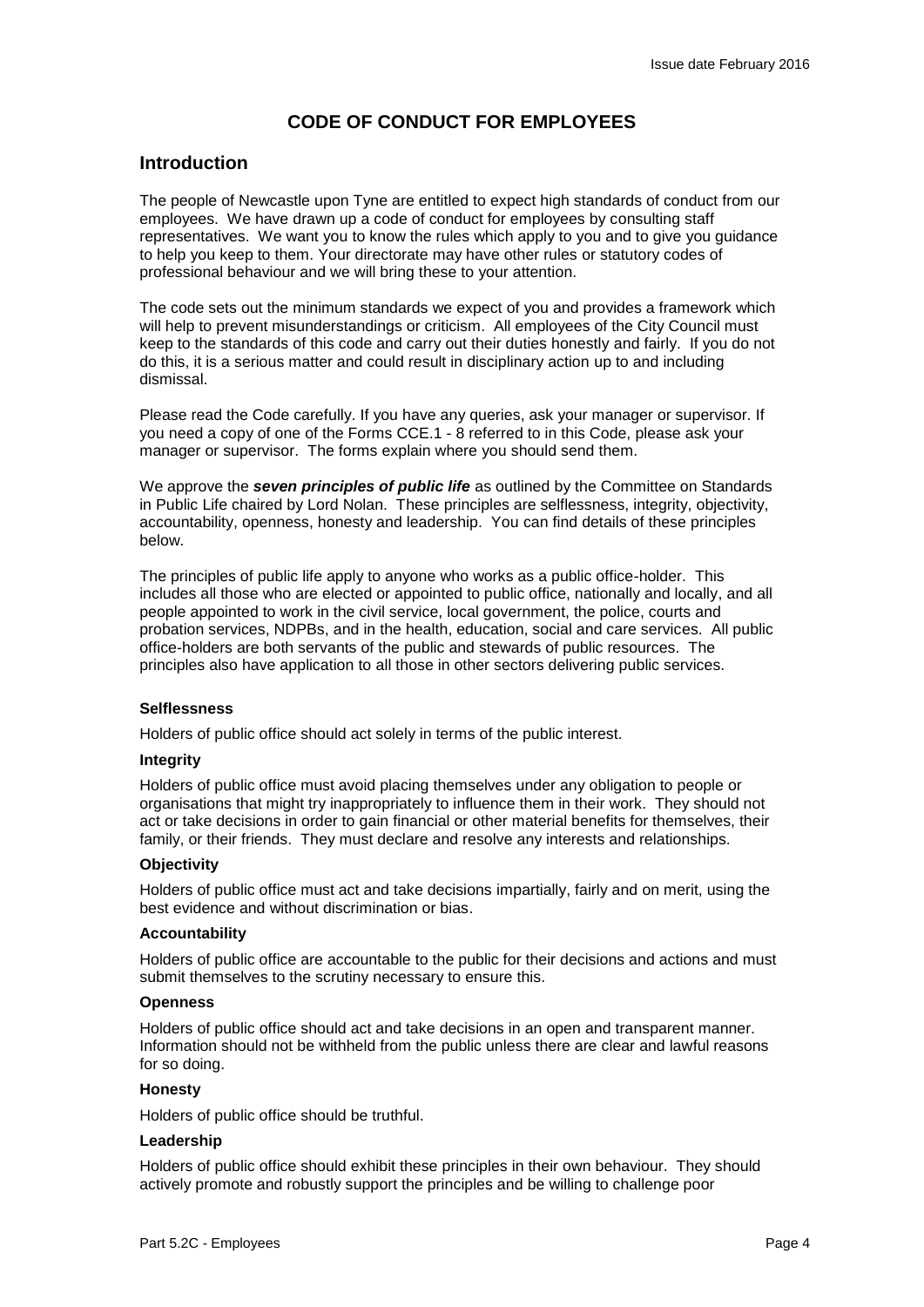behaviour wherever it occurs.

#### **Chief Executive**

**June 2013**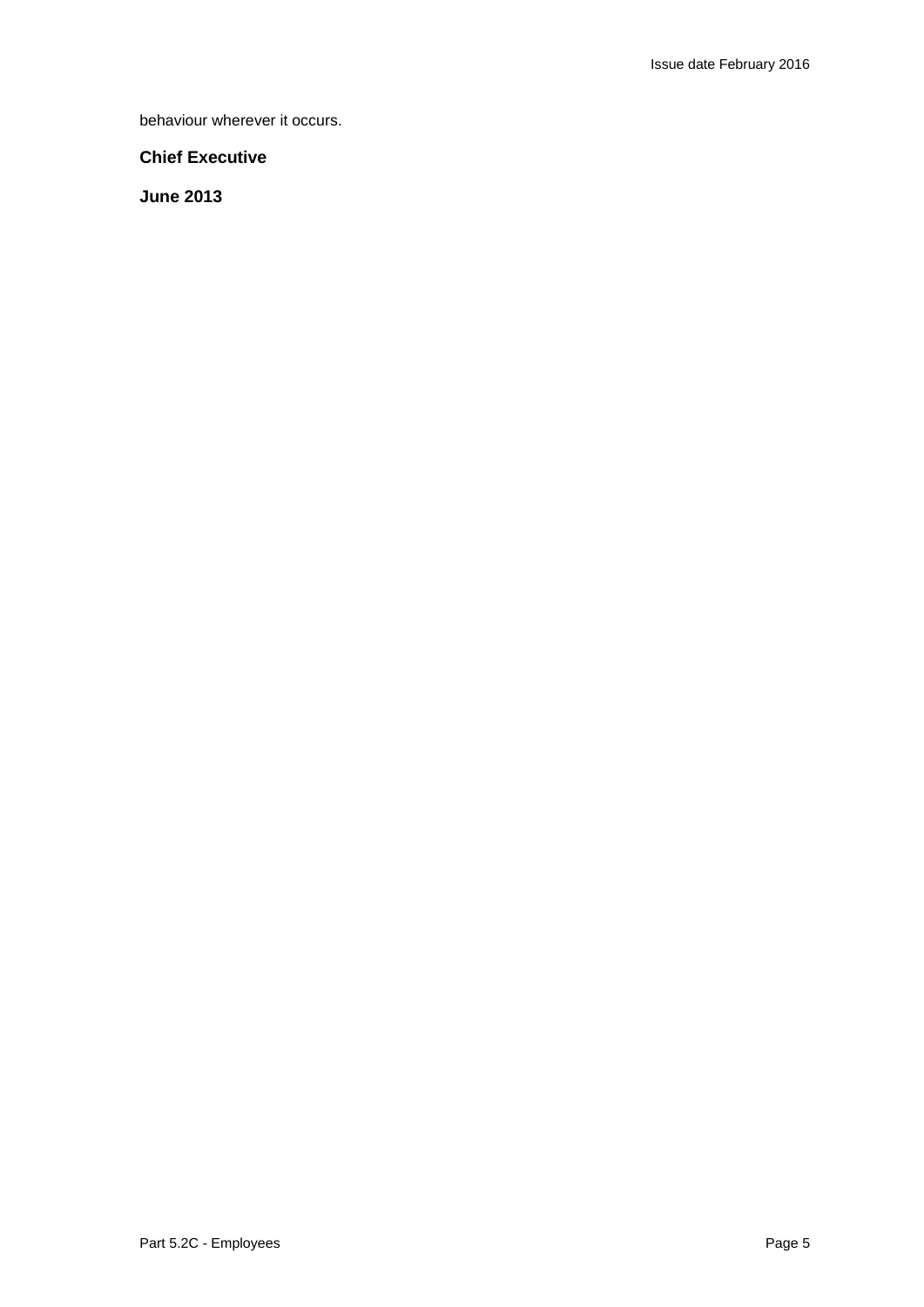#### **1 Standards**

- a We expect you to give the highest possible standard of service to the people of Newcastle upon Tyne and to carry out your duties honestly and fairly.
- b If you become aware of anything illegal, improper or a breach of procedure, you must report it to your manager or supervisor, or, if you prefer, to the Assistant Director Legal Services. You will not be penalised for doing this as long as you act in good faith. Managers must record, investigate and take appropriate action on your reports.
- c It is not enough to avoid doing wrong. You should also avoid anything which could give the impression or appearance of doing wrong.

#### **2 Disclosing information**

- a The law says certain types of information must be open to Councillors, auditors, government departments, service users and the public. If you do not know whether you can release any particular information, always check with your manager first.
- b You must not use any information you get in the course of your duties for personal gain or benefit. You must not pass information on to others who might use it for their own gain.
- c You can only give confidential information or documents to those who have a legitimate right to them. You can only give personal information according to the requirements of the Data Protection Act 1998 (see appendix A). If your post is below Director level, you should not make statements directly to the press or other media without first getting approval from your Director. (If you are a trade union representative, you can contact the media in that role.) Directors should speak to the relevant Cabinet Member before making statements to the press or other media on major policy issues. When we refer to Directors in this paragraph, it also includes other officers authorised by the Director to act for them.
- d You must not pass on information which is personal to a Councillor without the Councillor's permission unless the law allows this.

#### **3 Political Neutrality**

- a You will serve the City Council as a whole. You must serve Councillors equally and make sure that you respect their individual rights.
- b You do not have to go to meetings of political groups. However, we may ask senior officers to do this. If you agree, you must act in a way which shows you are neutral.
- c You cannot allow your own political opinions to interfere with your work.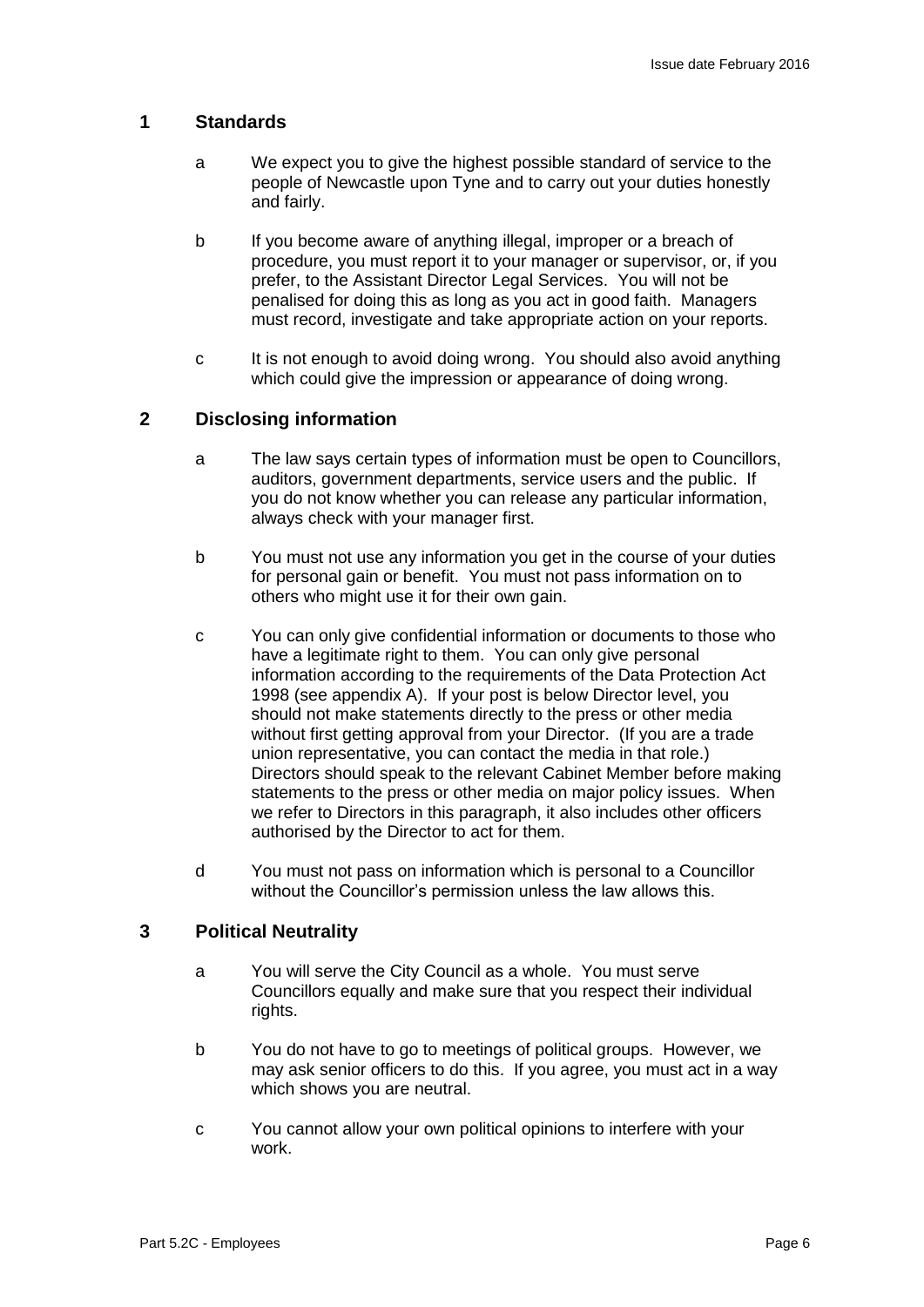d You may not display political posters, including election material, in areas of Council buildings or in council vehicles.

#### **4 Relationships**

#### **a With Councillors**

Employees and Councillors must respect one another.

If you think that a Councillor has not acted in a proper way towards you, you may report the matter to your Director who may deal with the matter in accordance with the Protocol for Investigating Complaints against Members.

#### **b With the local community and service users**

A commitment to customer care is central to the services delivered by the Council. As an employee you must always be polite, efficient, fair and impartial when you provide services to all groups and individuals within the community you serve. You must follow any customer care policies laid down by the Council and must not seek to undermine the Council's provision of services.

#### **c With contractors and suppliers**

You must tell your Director about any close association or personal relationship which you have with the Council's contractors or suppliers. You must fill in form CCE.1 to do this. You must award contracts according to our financial regulations and not show special favour to anyone.

A personal relationship covers: your partner (i.e. your spouse, civil partner or anyone whom you live with, in a similar capacity); your parent or parent-in-law; any child, stepchild or sibling of you or your partner; your grandparent, grandchild, aunt, uncle, nephew or niece; and the partners of any of those people.

You have a 'close association' with someone if your relationship is such that a reasonable member of the public might think you would be prepared to favour or disadvantage that person when deciding or influencing a matter which affects them.

#### **5 Recruitment and other employment matters**

- a If you are involved in appointing people to posts in the City Council, you should make sure that you follow our Code of Practice on Recruitment and Selection and/or guidance on managing re-organisations.
- b So that you are never accused of bias, you must not be involved in any appointment where you are related to, or have a close personal relationship outside work with, the person applying or selected for a post.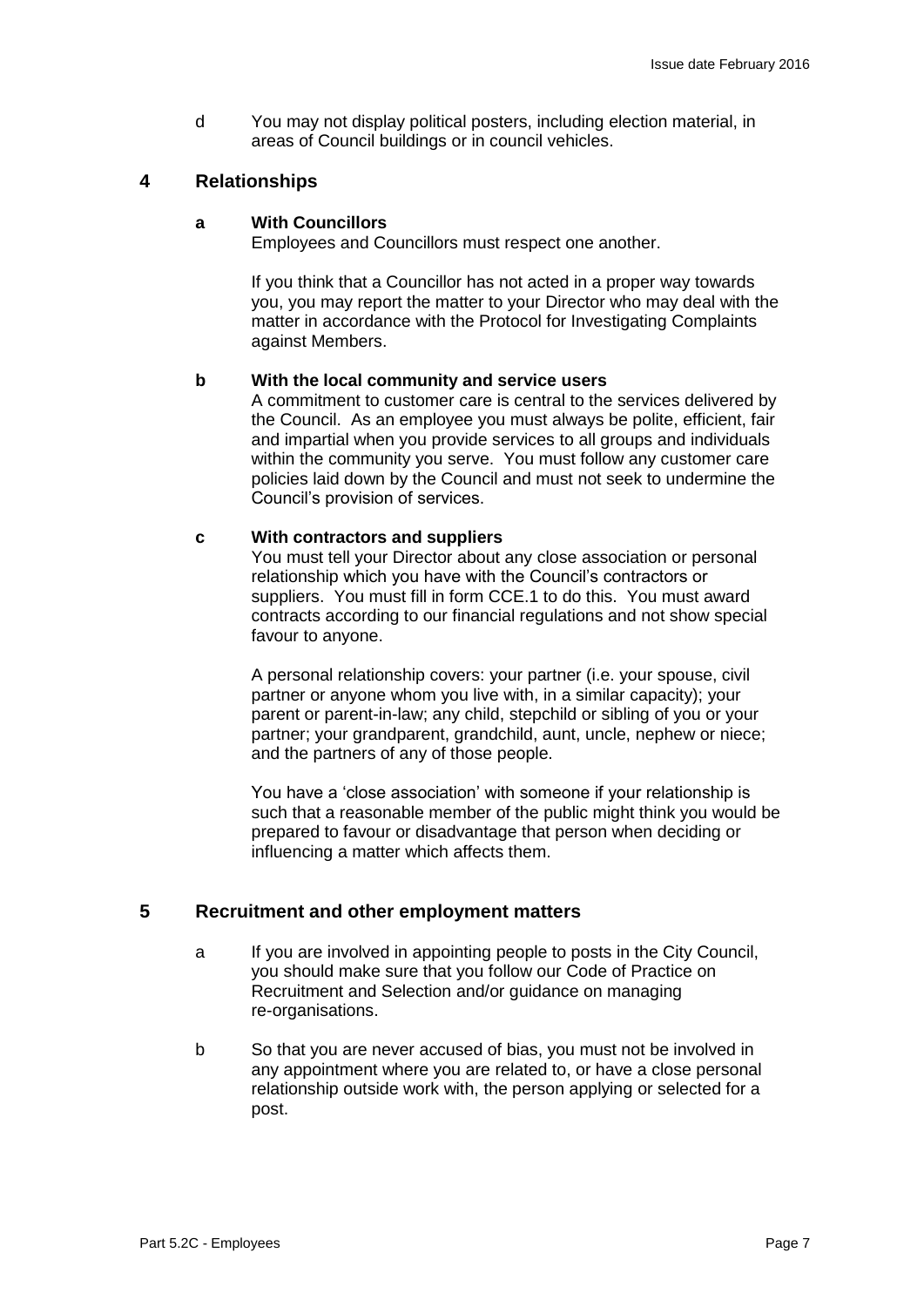- c If you are graded N6 or above or the equivalent salary level you must use form CCE.2 to tell your Director about any relationship between you and any person you know is applying to us for a job.
- d You must not be involved in, or try to influence, any decision to do with discipline, promotion or pay adjustments for any employee who is related to you or with whom you have a close personal relationship outside work.

#### **6 Commitments outside work**

- a What you do in your own time is your business so long as you do not
	- put your private interests before your duty to the Council;
	- put yourself in a position where your duty and private interests conflict or could appear to conflict; or
	- do anything which could harm the Council's reputation.
- b If you are graded at N6 or above or the equivalent salary level, you must not carry out any other business or take up any additional appointment while employed by us without our prior permission. (If you want permission, fill in form CCE.3.) We will not unreasonably prevent you carrying out other employment and will actively support and encourage voluntary work. However, this employment or voluntary work must not, in our view, conflict with our interests and we will lay down conditions for you.
- c The following conditions apply to all employees in connection to commitments outside work. We will tell you about any other specific conditions relating to you depending on your circumstances.
	- You must not carry out private work (whether paid or unpaid) relating to or in potential conflict with the Council without prior permission from your Director.
	- You must not carry out any work related to a private interest (including taking or making phone calls or sending/accessing emails or using other social media or telephony) during normal working hours without clocking out.
	- You must not use our facilities or equipment or confidential information.
	- We will review all our approvals and may withdraw our approval if we think it necessary.

#### **7 Personal interests**

a If you have a financial or non-financial interest which could conflict with our interests, you must declare this on form CCE.4.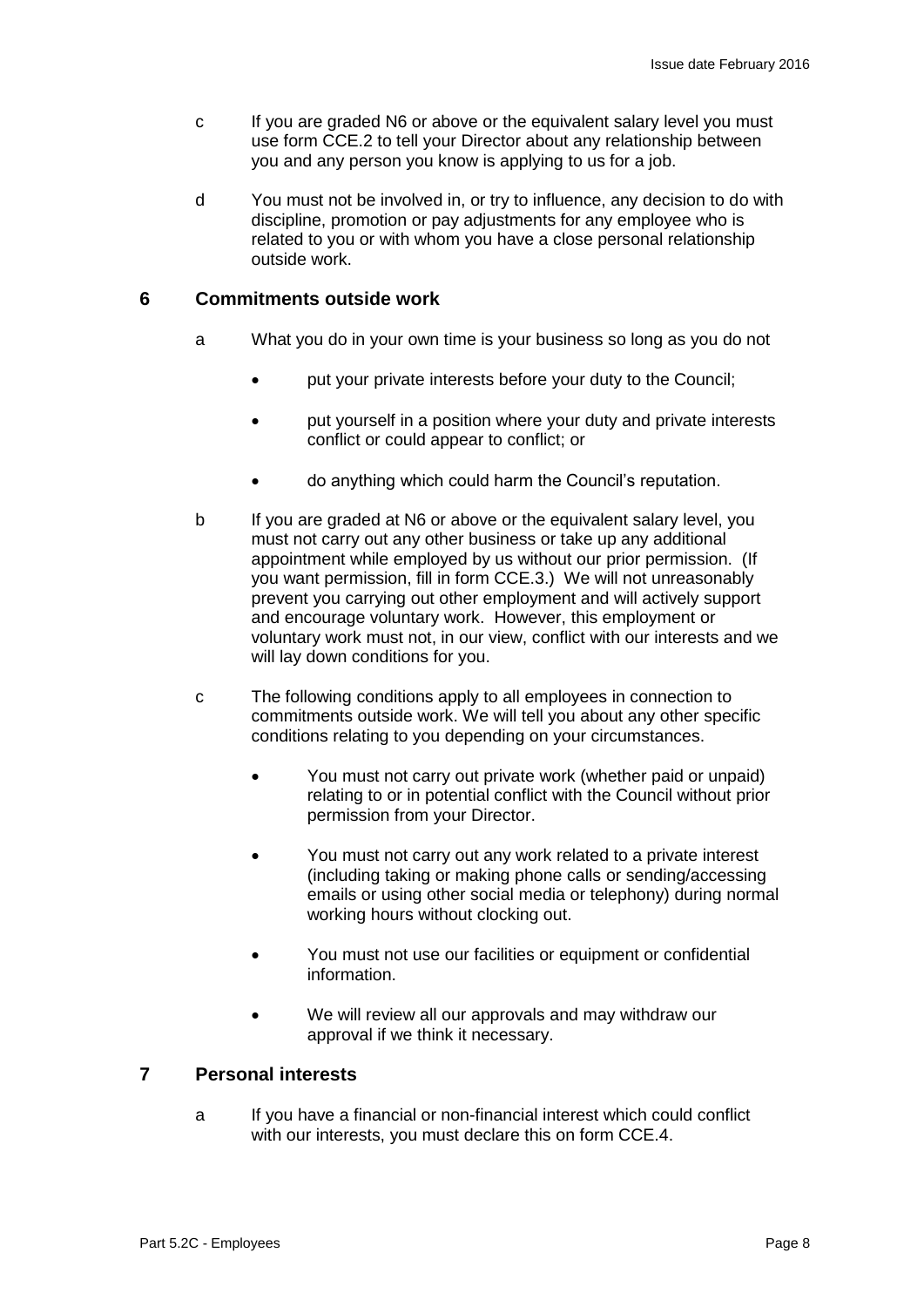- b Section 117 of the Local Government Act 1972 (see appendix B) says you must make a formal declaration about Council contracts where you have a financial interest. If you do not do this, it is a criminal offence. You should make the declaration on form CCE.5.
- c You may not make decisions in the course of your official duties if you have a personal interest in them.
- d If you belong to an organisation which is not open to the public and does not have formal membership and which has secrecy about rules, membership or conduct, you must tell us on form CCE.6. A definition of such an organisation appears at appendix C.

#### **8 Equality**

All members of the local community and our employees have a right to be treated fairly and equally. You must follow our policies on equalities.

#### **9 Tendering procedures**

- a If you are involved in the tendering process or dealing with contractors, you should make sure that you know the separate roles of client and contractor. Directors with both client and contractor responsibility must be aware of the need for accountability and openness. A summary of key legal conditions appears in appendix D.
- b If you are in contractor or client units, you must deal fairly and impartially with all customers, suppliers and other contractors and sub contractors.
- c If you have access to confidential information on tenders or costs relating to contractors, you must not give it to any unauthorised person or organisation.

#### **10 Corruption**

The Bribery Act 2010 makes it a serious criminal offence for you, in your official capacity, to corruptly receive or give any gift, loan, fee, reward or advantage or to show favour or disfavour to any person. If an allegation is made, you must prove that any rewards have not been corruptly gained or given. A summary of the legal provisions appears in appendix E.

#### **11 Financial Regulations**

- a If you are involved in financial activities and transactions for us, you must follow our financial regulations and their accompanying guidelines.
- b You must use public funds in a responsible and legal way and try to make sure you provide value for money to the local community and to avoid legal challenges to us.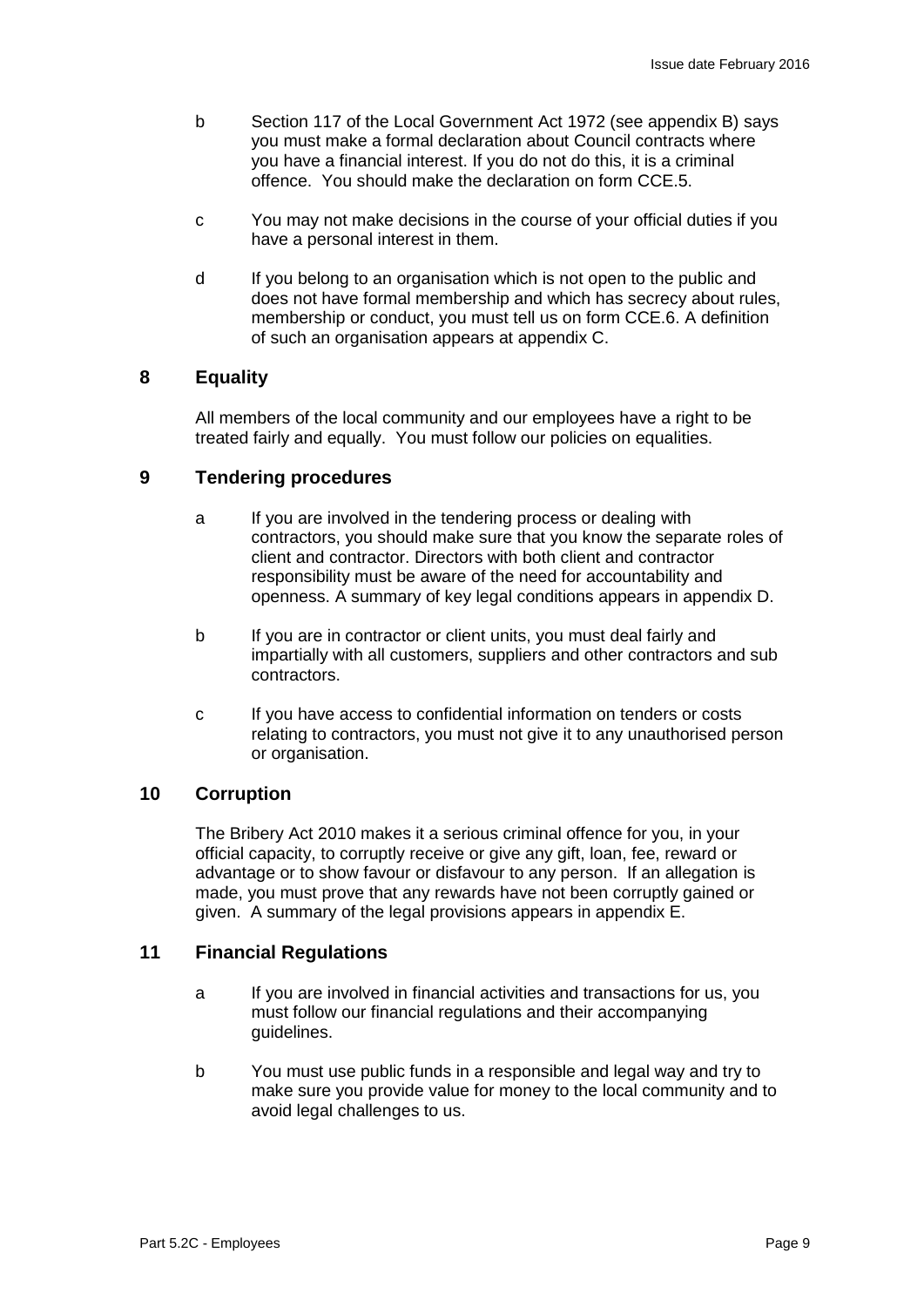#### **12 Gifts and other benefits**

- a If you are offered gifts or other benefits (or your partner and family members are offered gifts) arising from your official duties, this could cause a conflict between your private and public duties.
- b You must not accept any gift or other benefit offered to you, or your partner or a family member, by:
	- any person you have provided services to in the course of your official duties or their partner or a family member;
	- any person associated with an organisation which has, or wishes to have, dealings with us.

You must declare any offer on form CCE.7 and say what action you have taken. The only exception to this rule is where the gift is of token value up to a maximum of £25.

- c Because offering gifts is common practice in the business world particularly at Christmas time, you should refuse them politely. If, for example, a gift is simply delivered to your place of work, there may be a problem returning it, in which case, you should report this to your Director or the Service Manager Democratic Services, who will decide what to do.
- d If you have a caring role or you provide a direct personal service, you may come across special problems. For example, people in residential care homes or people receiving support at home may want to say thank you by offering gifts or money or even making you a beneficiary under their will. You need to handle these tactfully. You should refuse gifts politely and explain why you cannot accept them. If you have not been able to return the gift you must report this immediately to the manager who will give you more guidance.
- e If you or your partner or a family member have been made a beneficiary in the will of a service user or former service user, you must immediately tell your Director, who will decide on the appropriate action.
- f You, your partner and any member of your family cannot borrow money or other property from a client you provide services to. You cannot act as executor of a client's will.

#### **13 Hospitality**

a A modest amount of entertainment is a normal part of public life, but you must not risk undermining public confidence or allow it to appear that you could be improperly influenced in the way you carry out your duties. Hospitality is sometimes offered to representatives of the City Council and can be accepted at official level if that is reasonable. In these cases, only Directors (or those acting for them) should go.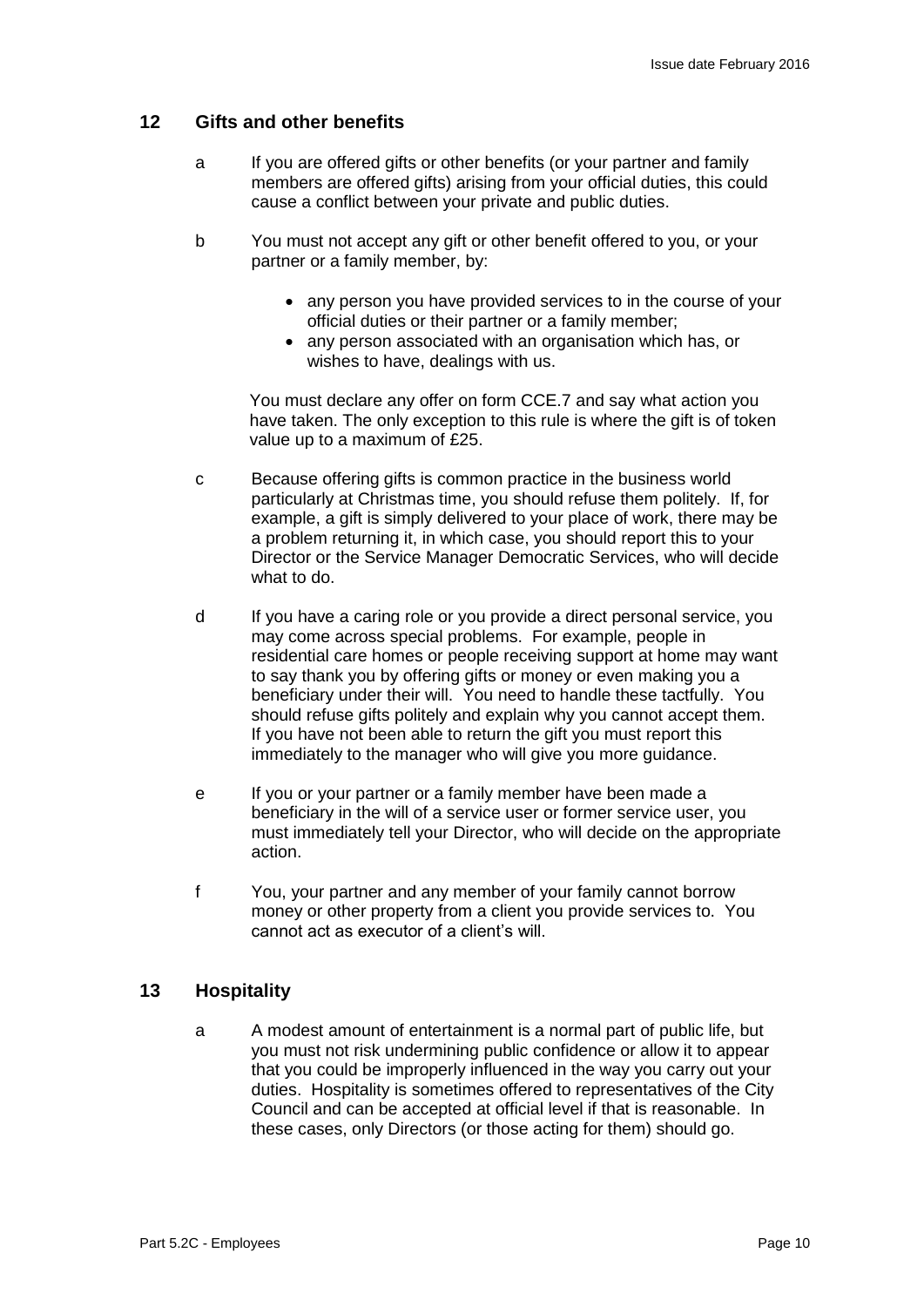- b You must be particularly careful if you are offered hospitality by someone who wants to do business with us or to get a decision from us. It is important to avoid any suggestion of improper influence. You should accept an offer of hospitality only if you genuinely need to go to an event to receive or give information or represent the Council. You should only accept offers to go to social, cultural entertainment or sporting occasions if these are part of the life of the community or we should be seen to be represented.
- c If you turn down hospitality you should do this politely and explain our rules on hospitality.
- d You must use form CCE.8 to obtain your Director's approval before accepting offers of hospitality. This is not required if the hospitality is of token value (e.g. the offer of a single drink). The Chief Executive and Directors are not required to obtain prior authorisation but must nonetheless declare acceptance of hospitality in the normal manner.

#### **14 Retention and access to declarations**

a) Declarations made on forms CCE 1 - 8 are subject to the retention periods and access categories set out in Appendix F. The access categories are explained below.

#### b) **Public Access**

| Relationship with external contractor or supplier | CCE 1            |
|---------------------------------------------------|------------------|
| <b>Financial Interest in Council Contract</b>     | CCE <sub>5</sub> |
| <b>Offers of Gifts</b>                            | CCE7             |
| <b>Offers of Hospitality</b>                      | CCE8             |

These are situations that can raise particular public concerns and the public interest in being able to see that appropriate declarations are made and the extent to which employees have such relationships (or have been offered gifts or hospitality) overrides the need to protect the personal privacy of employees. Public access is therefore permitted to the above declarations.

#### c) **Internal Access**

| Relationship with candidate for appointment within the Council | CCE <sub>2</sub> |
|----------------------------------------------------------------|------------------|
| Approval of outside interests or employment                    | CCE 3            |
| Declaration for outside interests or employment                | CCE 4            |

These relate primarily to personal interests of employees and in order to maintain a balance between public interest and privacy issues these declarations are subject to internal access only by Members, Officers and District Audit.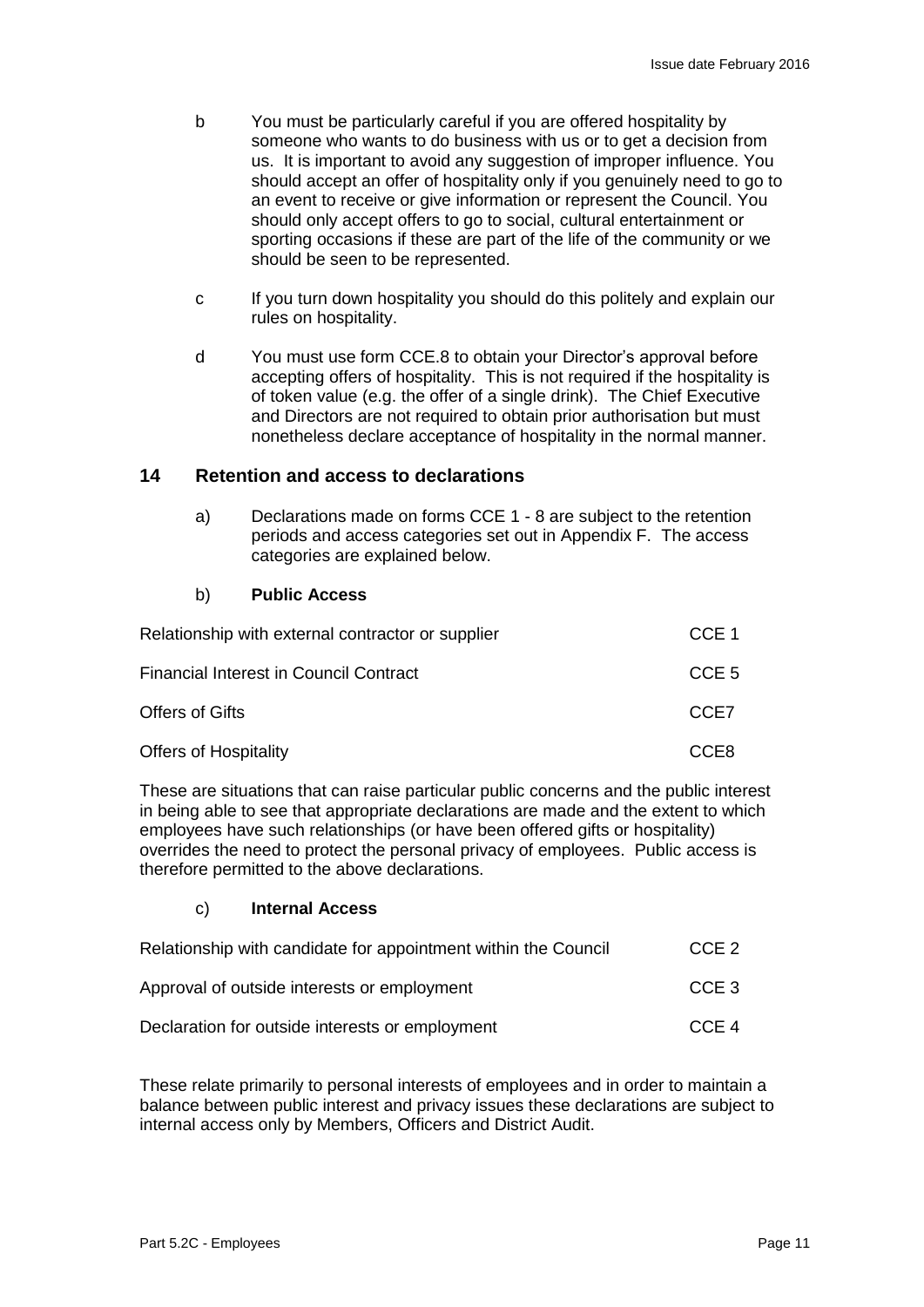#### d) **Monitoring Officer Control**

Membership of secret societies or organisations Theorem CCE 6

Membership of these organisations is not unlawful. Disclosure is required so that the Council can satisfy itself on matters of propriety which may arise in connection with such organisations. Access is controlled by the Monitoring Officer where he or she is satisfied that there are reasonable grounds for access in connection with investigations of a complaint or other legitimate concerns.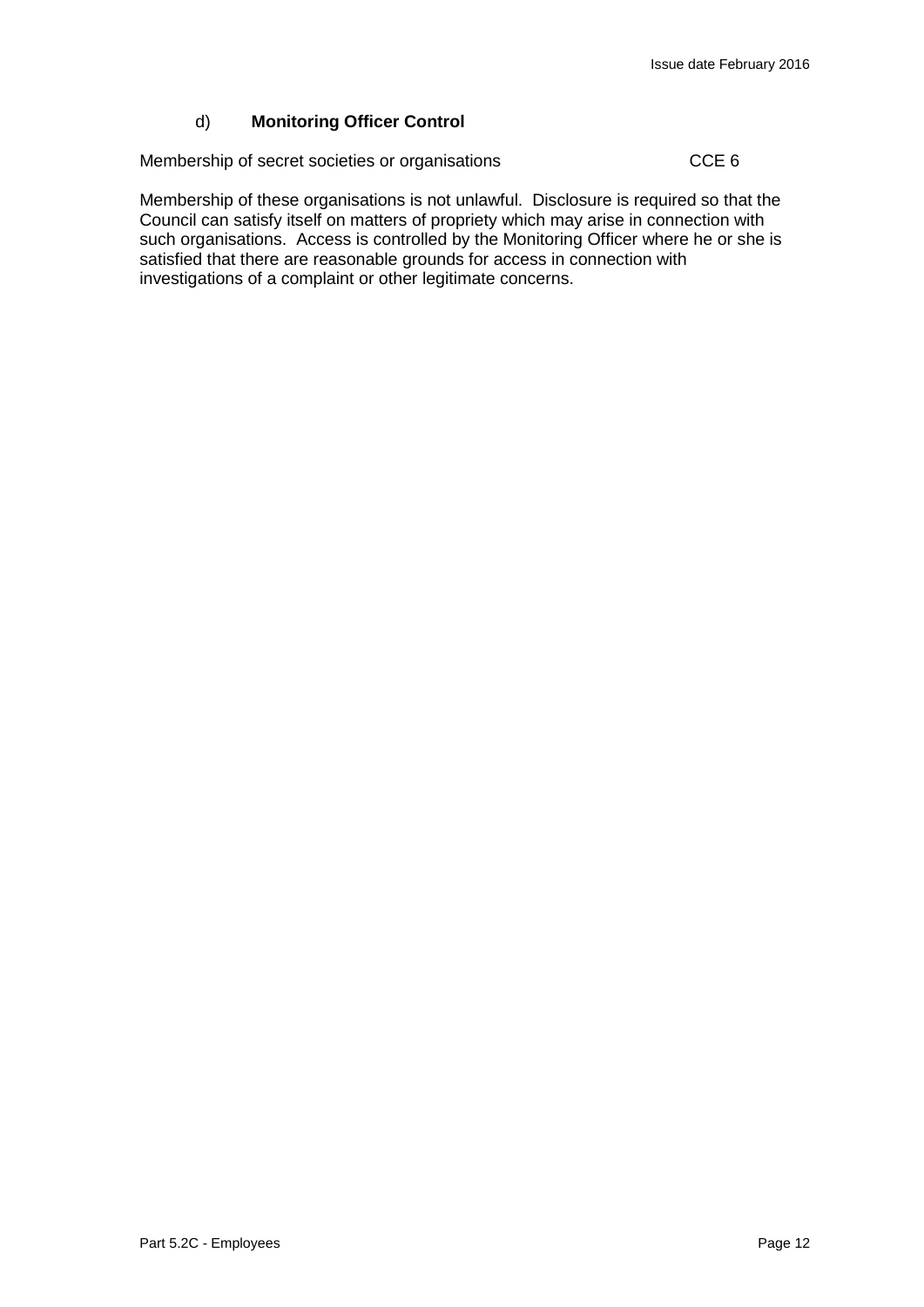## *Appendix A*

## **DATA PROTECTION ACT 1998**

The Data Protection Act 1998 aims to protect the public from people not using their personal information correctly. The Information Commissioner oversees the Act but it is up to us and our staff to make sure we keep to the conditions of the Act.

The basic conditions of the Act are that personal information held on computer is:

- accurate;
- relevant:
- not excessive for the purposes registered; and
- held for no longer than is needed.

If you are going to give personal information to someone else, you must make sure that you do this according to the conditions of the Act and the conditions of registration. If you give out information regularly, you should make sure you are familiar with the relevant conditions. If you are in any doubt about the requirements of the Act, advice is available from the Council's Data Protection Officer.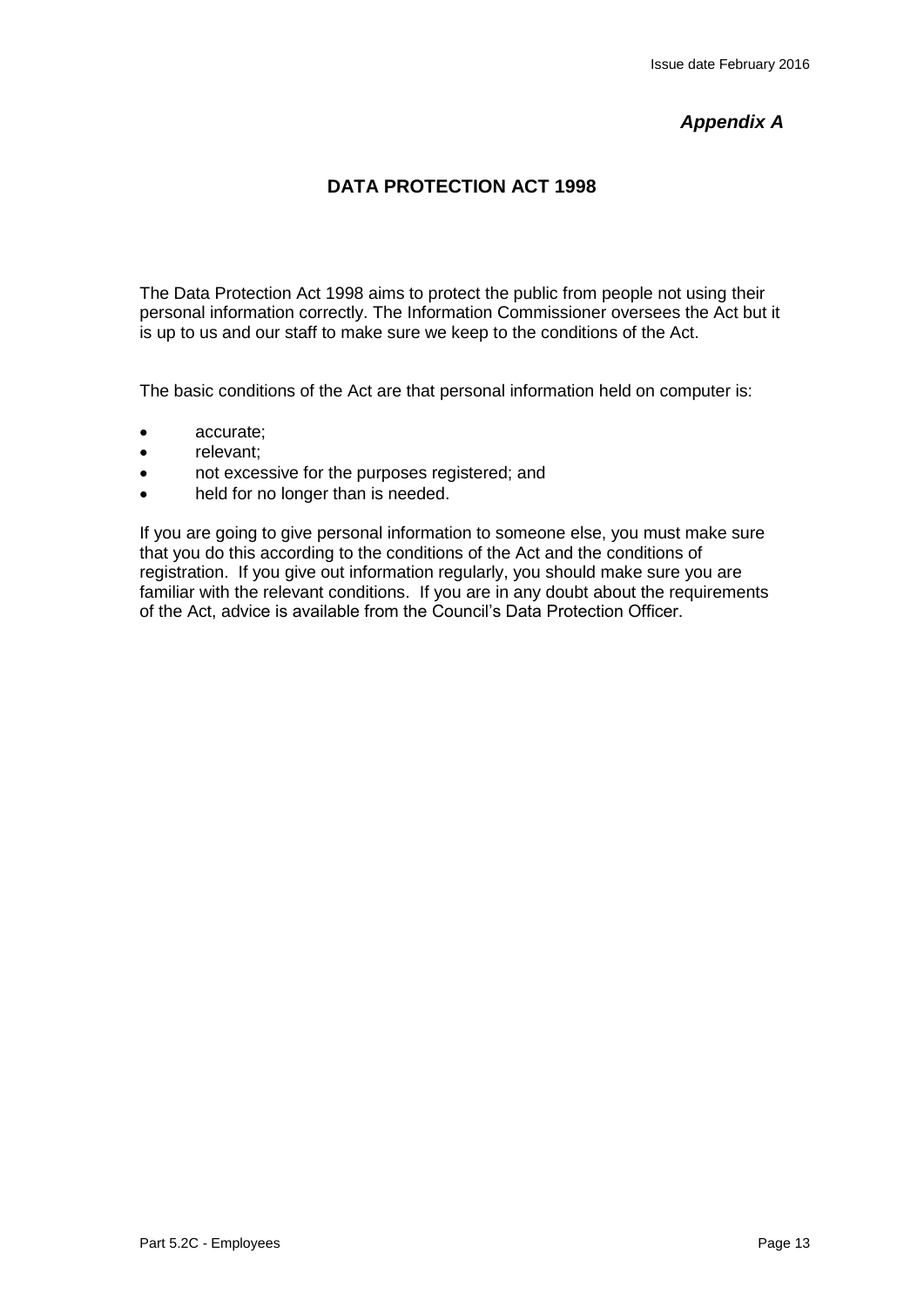### *Appendix B*

## **LOCAL GOVERNMENT ACT 1972 - SECTION 117**

- 1 If you become aware that you have a direct or indirect financial interest in a contract which the Council has entered into or intends to enter into, you must tell us immediately.
- 2 You must not accept any fee or reward other than your normal salary.
- 3 If you break either of the conditions shown above, you can be prosecuted and fined. (The maximum fine is level 4 on the standard scale.)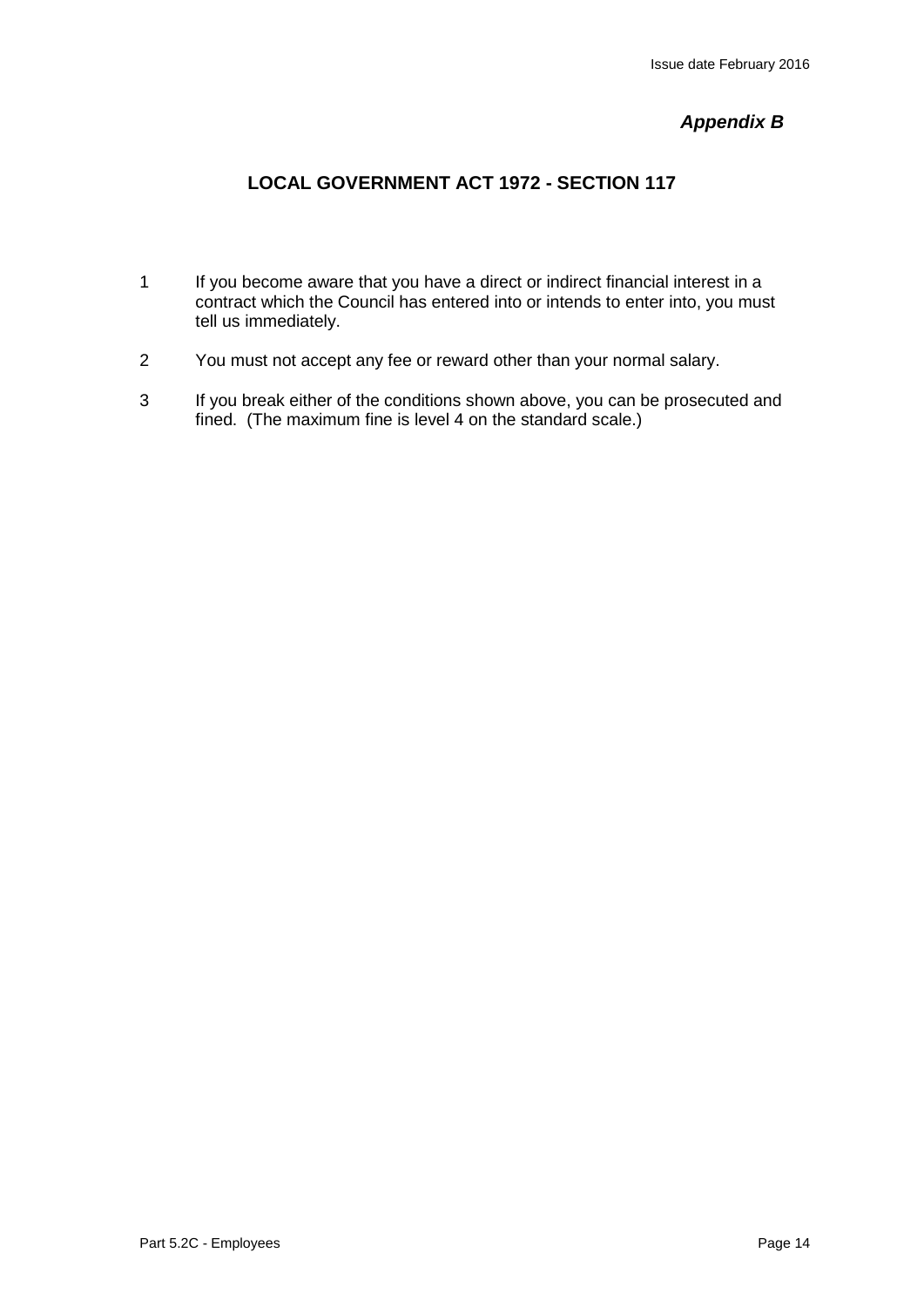## *Appendix C*

### **ORGANISATIONS TO WHICH PARAGRAPH 7D OF THE CODE APPLIES**

Any lodge, chapter, society, trust or regular gathering or meeting, which:

- a is not open to members of the public who are not members of that group;
- b includes an obligation on the part of the member to make a commitment of allegiance to the lodge, chapter, society or gathering or meeting; and
- c includes a commitment of secrecy about the rules, membership or how the lodge, chapter, society, trust, gathering or meeting carries out its business.

We do not consider a lodge, chapter, society, trust, gathering or meeting as a secret society if it forms part of a generally recognised religion.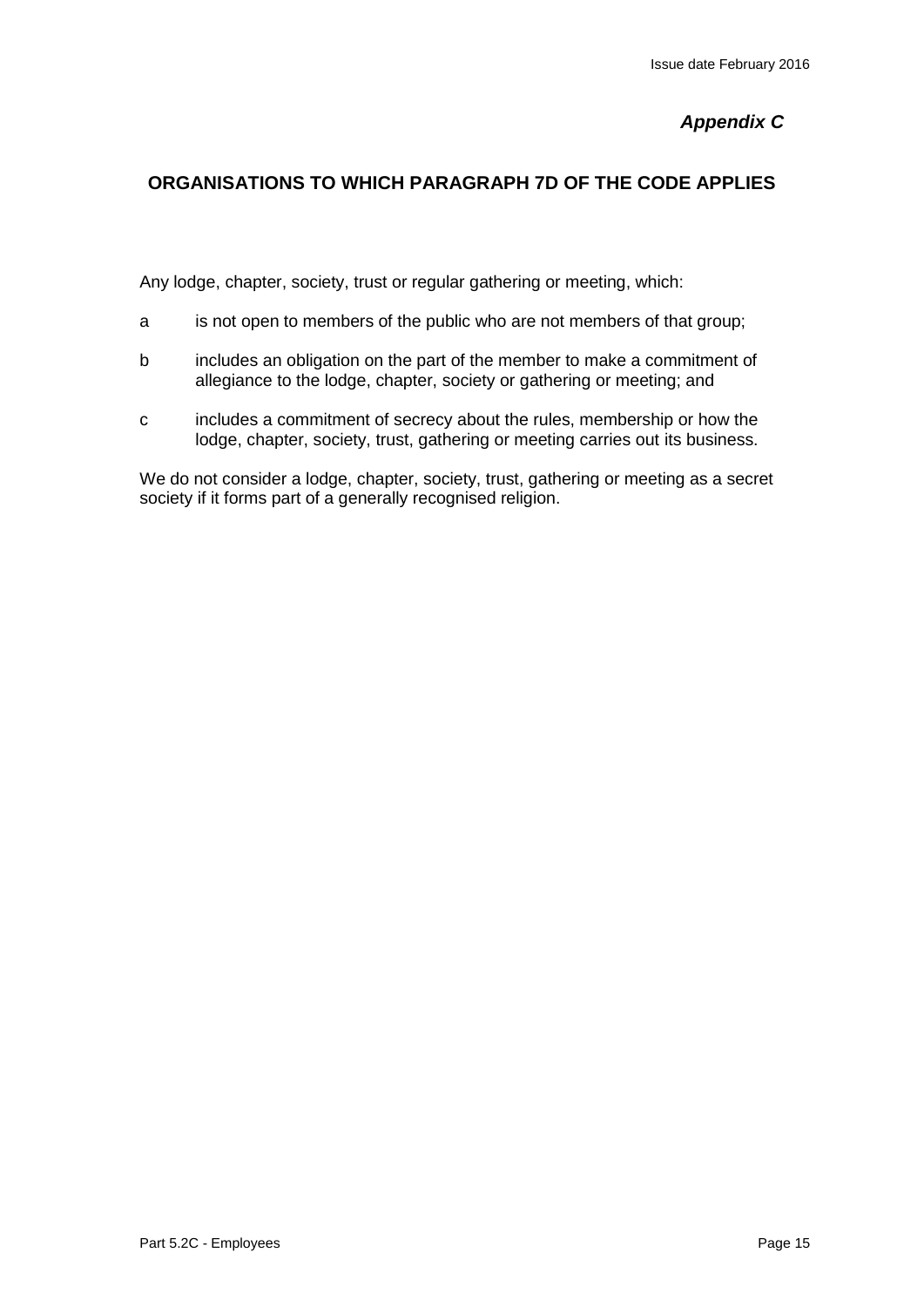#### *Appendix D*

### **LOCAL GOVERNMENT COMPETITION REGULATIONS**

The following summarises some of the key principles to be observed:

#### **All staff** should:

- avoid acting in a way which restricts or prevents competition or is likely to have that effect must be avoided.
- do nothing that would distort or inhibit competition.
- treat outside bidders or contractors equally with the Council's Direct Service Organisation. For example, information given to the DSO about the work which is subject to competition must be made available to all bidders.

#### Only **client-side officers** may

- choose a publication in which a notice is to be published under section  $7(1)$  of the Local Government Act 1988.
- choose who is to be invited to bid for the work.
- send the tender documents to those chosen to bid for the work.
- work out or estimate any costs.
- receive, open or evaluate tenders for the work.
- decide whether the work is to be carried out by one of the contractors or by the DSO.

Directors who are "twin-hatted", with responsibility for both client and contractor functions should be aware of the strict limitations upon them and should seek legal advice on how they should carry out their duties.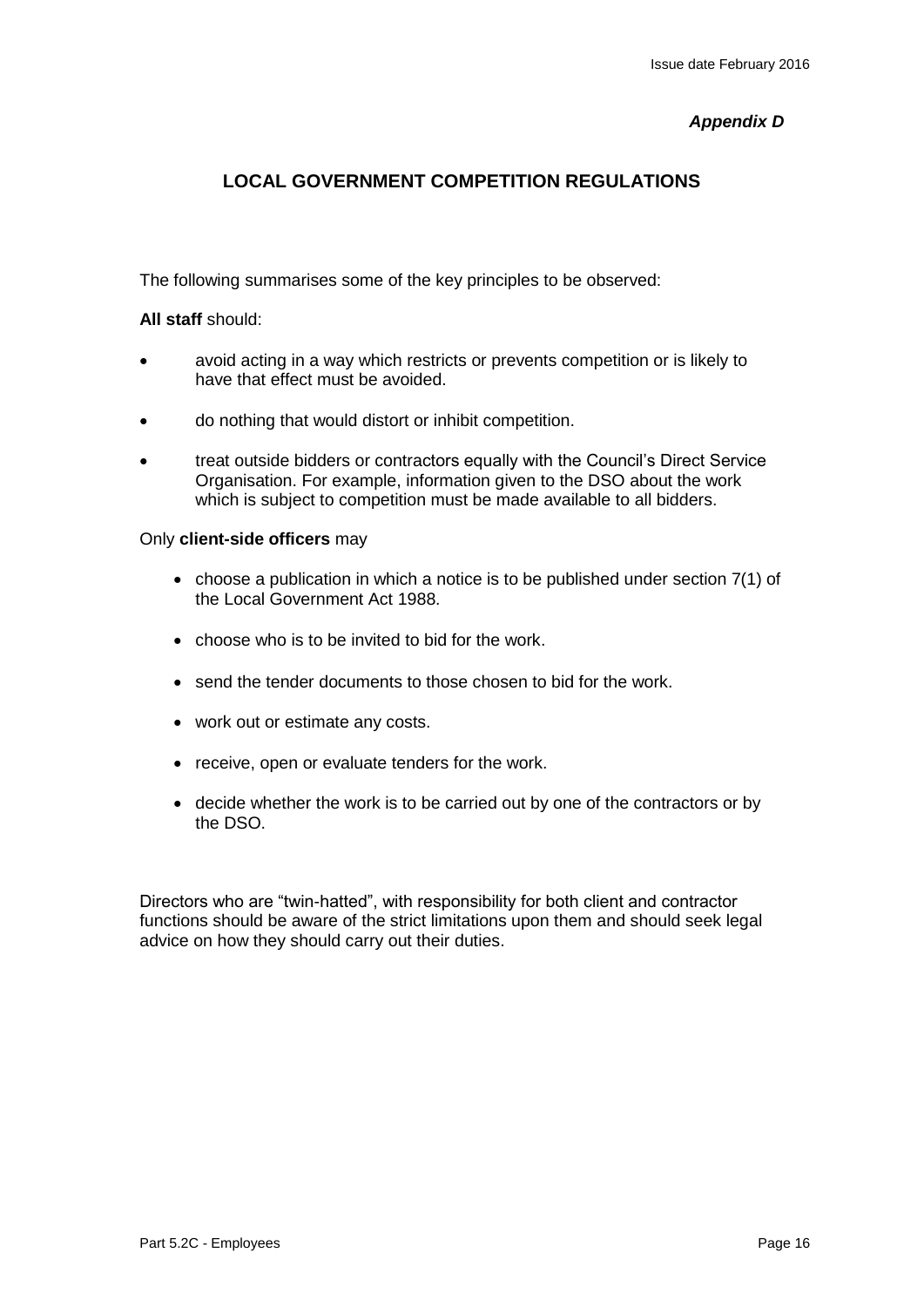## *Appendix E*

## **THE BRIBERY ACT 2010**

Under the Bribery Act 2010, it is an offence for you to:-

- 1. Bribe another person
- 2. Be bribed
- 3. Bribe a foreign public official

There is also a 'corporate offence' of failing to prevent bribery. Under this, the Council will be guilty of an offence if an "associated person" bribes someone else intending to obtain or retain business, or a business advantage, for the Council. "Associated persons" may include employees, agents and subsidiaries.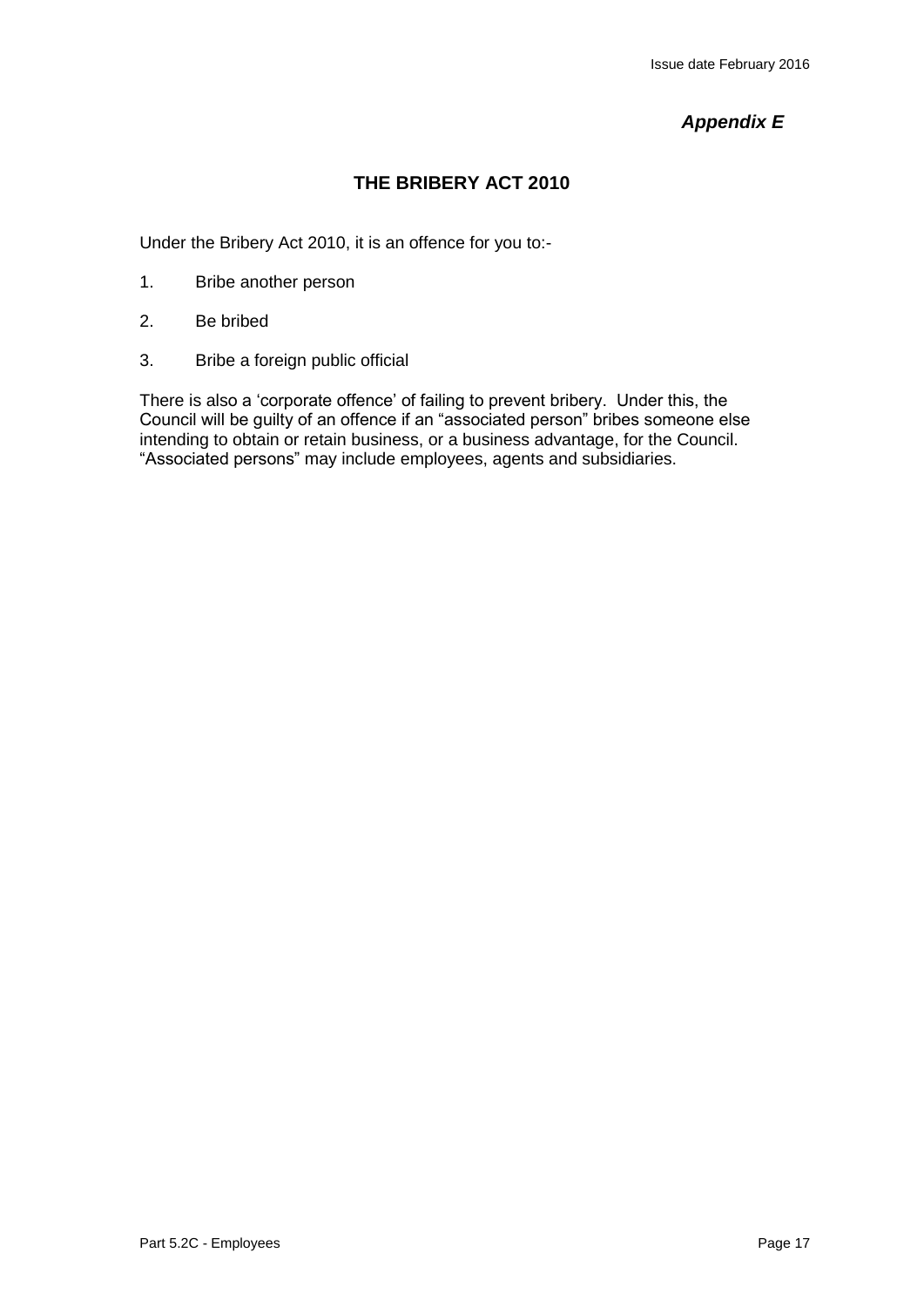## *Appendix F*

| <b>Declaration</b>                                                                   | <b>Disclosure</b>                                                                                                        | <b>Retention</b>                                                                                                                                | <b>Access</b>                        |
|--------------------------------------------------------------------------------------|--------------------------------------------------------------------------------------------------------------------------|-------------------------------------------------------------------------------------------------------------------------------------------------|--------------------------------------|
| CCE1<br>Relationship with<br>external contractor<br>or supplier                      | Director (who will<br>send a copy to the<br>Service Manager<br><b>Democratic Services)</b>                               | Service Manager<br><b>Democratic Services' Office</b><br>Kept for 3 years after end of<br>employment                                            | <b>Public Access</b>                 |
| CCE <sub>2</sub><br>Relationship with<br>candidate for<br>employment with<br>Council | Chief Executive (who<br>will copy to Head of<br>HR and<br>Organisational<br>Improvement and<br>Director)                 | <b>Chief Executive's Office</b><br>Kept for 3 years                                                                                             | <b>Internal Access</b>               |
| CCE <sub>3</sub>                                                                     | <b>Director</b>                                                                                                          | Director's Office                                                                                                                               | <b>Internal Access</b>               |
| Approval for outside<br>interests of<br>employment                                   |                                                                                                                          | Kept for 3 years after end of<br>employment                                                                                                     |                                      |
| CCE4                                                                                 | <b>Director</b>                                                                                                          | Director's Office                                                                                                                               | <b>Internal Access</b>               |
| Declaration of<br><b>Personal Interests</b>                                          |                                                                                                                          | Kept for 3 years after end of<br>employment                                                                                                     |                                      |
| CCE5<br>Financial Interest in<br>Council contract                                    | Service Manager<br><b>Democratic Services</b>                                                                            | Service Manager<br><b>Democratic Services' Office</b><br>Kept indefinitely                                                                      | <b>Public Access</b>                 |
| CCE <sub>6</sub><br>Membership of<br>Secret Societies or<br>Organisations            | Service Manager<br><b>Democratic Services</b>                                                                            | Service Manager<br><b>Democratic Services' Office</b><br>Kept for 3 years after end of<br>employment                                            | <b>Monitoring Officer</b><br>Control |
| CCE7<br><b>Offers of Gifts</b>                                                       | <b>Director or Service</b><br>Manager Democratic<br>Services (in the case<br>of Directors and<br><b>Chief Executive)</b> | Director's Office or Service<br>Manager Democratic<br>Services' Office (in the case<br>of Directors and Chief<br>Executive)<br>Kept for 3 years | <b>Public Access</b>                 |
| CCE8<br><b>Offers of Hospitality</b>                                                 | <b>Director or Service</b><br>Manager Democratic<br>Services (in the case<br>of Directors and<br><b>Chief Executive)</b> | Director's Office or Service<br>Manager Democratic<br>Services' Office (in the case<br>of Directors and Chief<br>Executive)<br>Kept for 3 years | <b>Public Access</b>                 |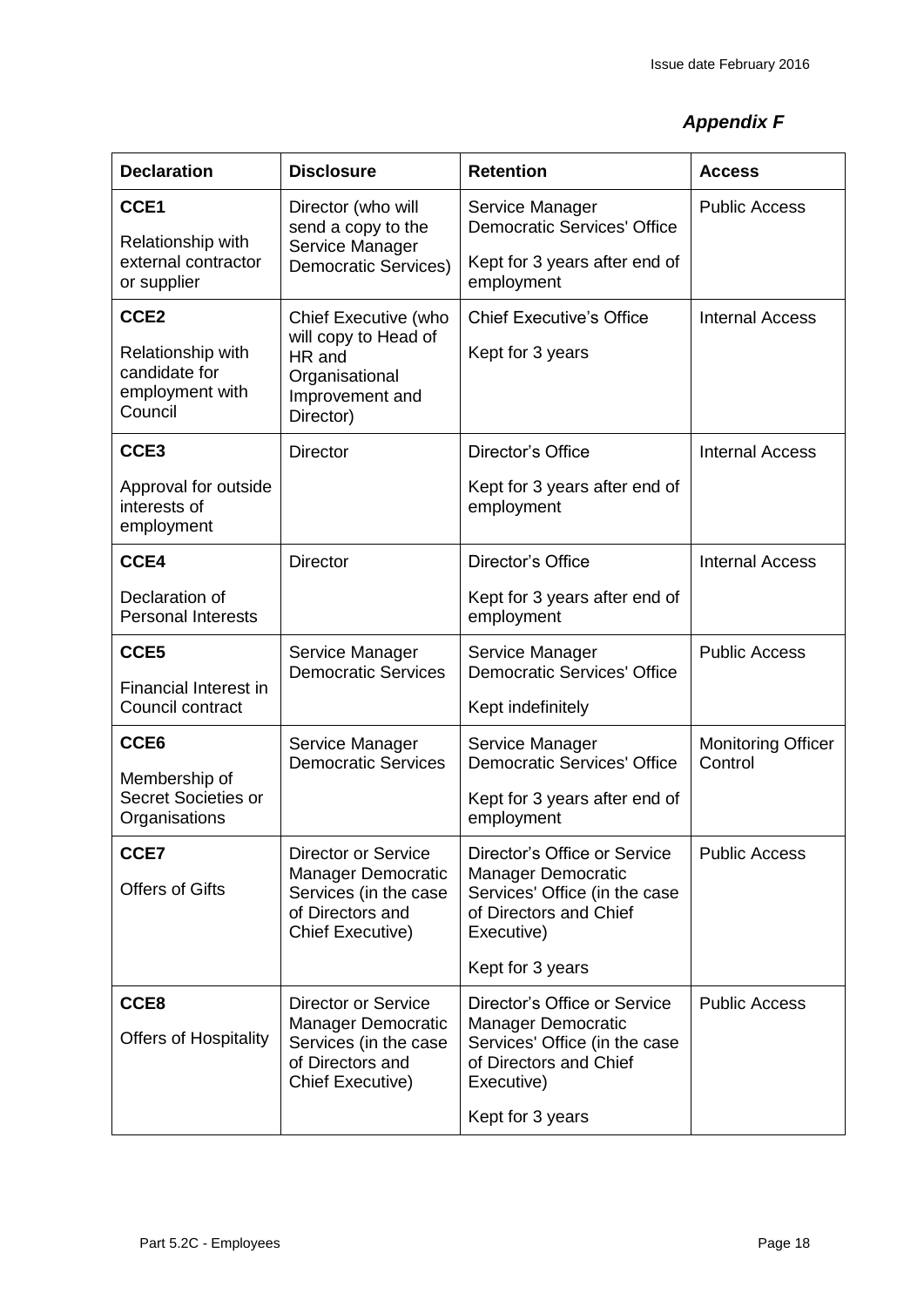| NEWCASTLE CITY COUNCIL | CCE.1                                                                                                                                                          |
|------------------------|----------------------------------------------------------------------------------------------------------------------------------------------------------------|
|                        | Relationship with external contractor or supplier                                                                                                              |
|                        |                                                                                                                                                                |
|                        |                                                                                                                                                                |
|                        |                                                                                                                                                                |
|                        | As required in paragraph 4c of the Council's Code of Conduct for Employees, I<br>give details below of my relationship with an external contractor or supplier |
|                        |                                                                                                                                                                |
|                        |                                                                                                                                                                |
|                        |                                                                                                                                                                |
|                        |                                                                                                                                                                |
|                        |                                                                                                                                                                |
|                        |                                                                                                                                                                |
|                        |                                                                                                                                                                |
|                        | Please send the completed form to your Director<br>(who must copy it to the Service Manager Democratic Services)                                               |
|                        |                                                                                                                                                                |
| Comment if applicable  |                                                                                                                                                                |
|                        |                                                                                                                                                                |
|                        |                                                                                                                                                                |

\* Paragraph 4c of the Code (Contractors and Suppliers) says that

A personal relationship covers: your partner (i.e. your spouse, civil partner or anyone whom you live with, in a similar capacity); your parent or parent-in-law; any child, stepchild or sibling of you or your partner; your grandparent, grandchild, aunt, uncle, nephew or niece; and the partners of any of those people.

You have a 'close association' with someone if your relationship is such that a reasonable member of the public might think you would be prepared to favour or disadvantage that person when deciding or influencing a matter which affects them."

<sup>&</sup>quot;You must tell your Director about any close association or personal relationship which you have with the Council's contractors or suppliers. You must fill in form CCE.1 to do this. You must award contracts according to our financial regulations and not show special favour to anyone.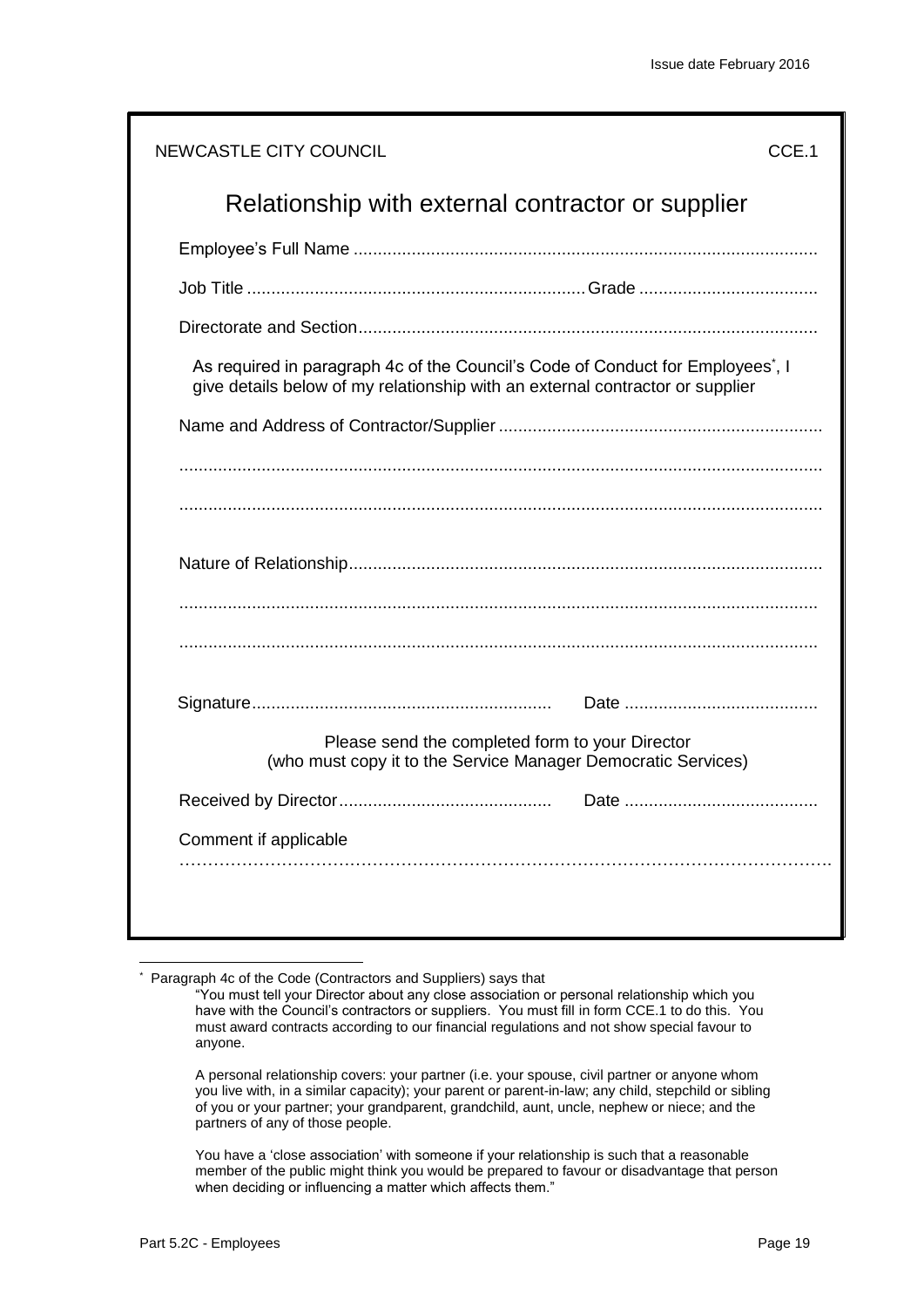| <b>NEWCASTLE CITY COUNCIL</b>                                                                                                                                                         | CCE.2 |
|---------------------------------------------------------------------------------------------------------------------------------------------------------------------------------------|-------|
| Relationship with candidate for appointment with the<br><b>Council</b>                                                                                                                |       |
|                                                                                                                                                                                       |       |
|                                                                                                                                                                                       |       |
|                                                                                                                                                                                       |       |
| As required in paragraph 5c of the Council's Code of Conduct for<br>Employees, I give below details of my relationship with a candidate for<br>appointment to a post with the Council |       |
|                                                                                                                                                                                       |       |
|                                                                                                                                                                                       |       |
|                                                                                                                                                                                       |       |
|                                                                                                                                                                                       |       |
|                                                                                                                                                                                       |       |
|                                                                                                                                                                                       |       |
| Please send the completed form to your Director<br>(who must copy it to the Head of Human Resources and Organisational<br>Improvement)                                                |       |
|                                                                                                                                                                                       |       |
| Copied and sent to Head of Human Resources and Operational Improvement on                                                                                                             |       |

 \* Paragraph 5c of the Code (Recruitment and other employment matters) says that "If you are graded N6 or above or the equivalent salary level you must use form CCE.2 to tell your Director about any relationship between you and any person you know is applying to us for a job."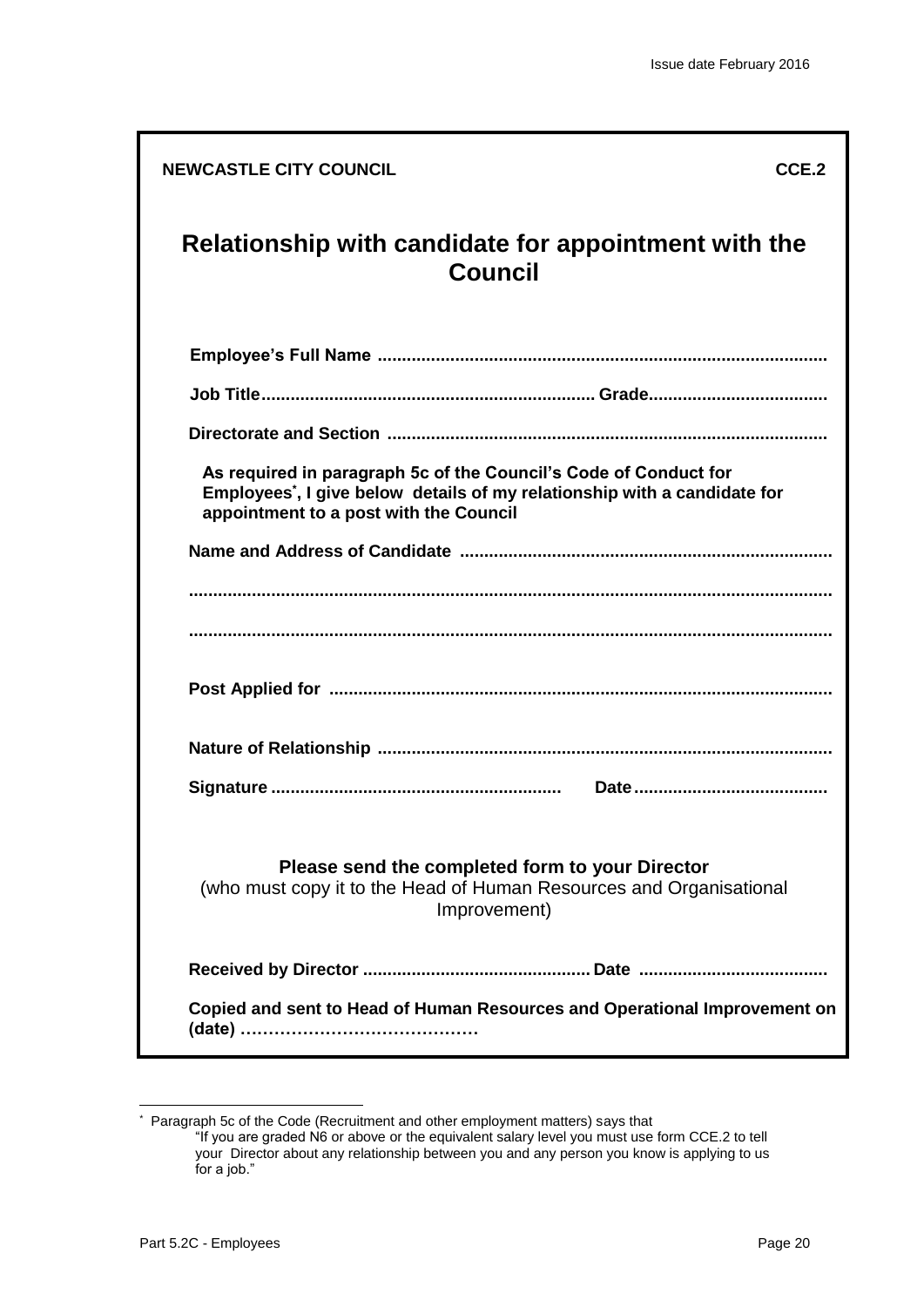| <b>NEWCASTLE CITY COUNCIL</b>                                                                                                                                                                                                                                                                 | CCE.3 |
|-----------------------------------------------------------------------------------------------------------------------------------------------------------------------------------------------------------------------------------------------------------------------------------------------|-------|
| Approval for outside interests or employment                                                                                                                                                                                                                                                  |       |
|                                                                                                                                                                                                                                                                                               |       |
|                                                                                                                                                                                                                                                                                               |       |
|                                                                                                                                                                                                                                                                                               |       |
| Description of Outside Interest/Employment/Directorships:                                                                                                                                                                                                                                     |       |
| Does it involve any Remuneration, Fee or Reward? (If so, give details)                                                                                                                                                                                                                        |       |
| What is the commitment attached to these interests/employment?                                                                                                                                                                                                                                |       |
|                                                                                                                                                                                                                                                                                               |       |
|                                                                                                                                                                                                                                                                                               |       |
|                                                                                                                                                                                                                                                                                               |       |
|                                                                                                                                                                                                                                                                                               |       |
| Do the activities involve any contact with this or any other Local Authority? (If<br>so, give details):                                                                                                                                                                                       |       |
|                                                                                                                                                                                                                                                                                               |       |
| In accordance with paragraph 6b of the Code of Conduct for Employees', I<br>wish to seek approval for my involvement in the activity outlined above and<br>have discussed the above detail with my line manager. This form is not<br>required for employees engaged in unpaid voluntary work. |       |
|                                                                                                                                                                                                                                                                                               |       |
| Please send the completed form to your Director                                                                                                                                                                                                                                               |       |
|                                                                                                                                                                                                                                                                                               |       |

<sup>-</sup>\* Paragraph 6b (Commitments outside work) says that:

<sup>&</sup>quot;If you are graded at N6 or above or the equivalent salary level, you must not carry out any other business or take up any additional appointment while employed by us without our prior permission. (If you want permission, fill in form CCE.3.) We will not unreasonably prevent you carrying out other employment and will actively support and encourage voluntary work. However, this employment or voluntary work must not, in our view, conflict with our interests and we will lay down conditions for you."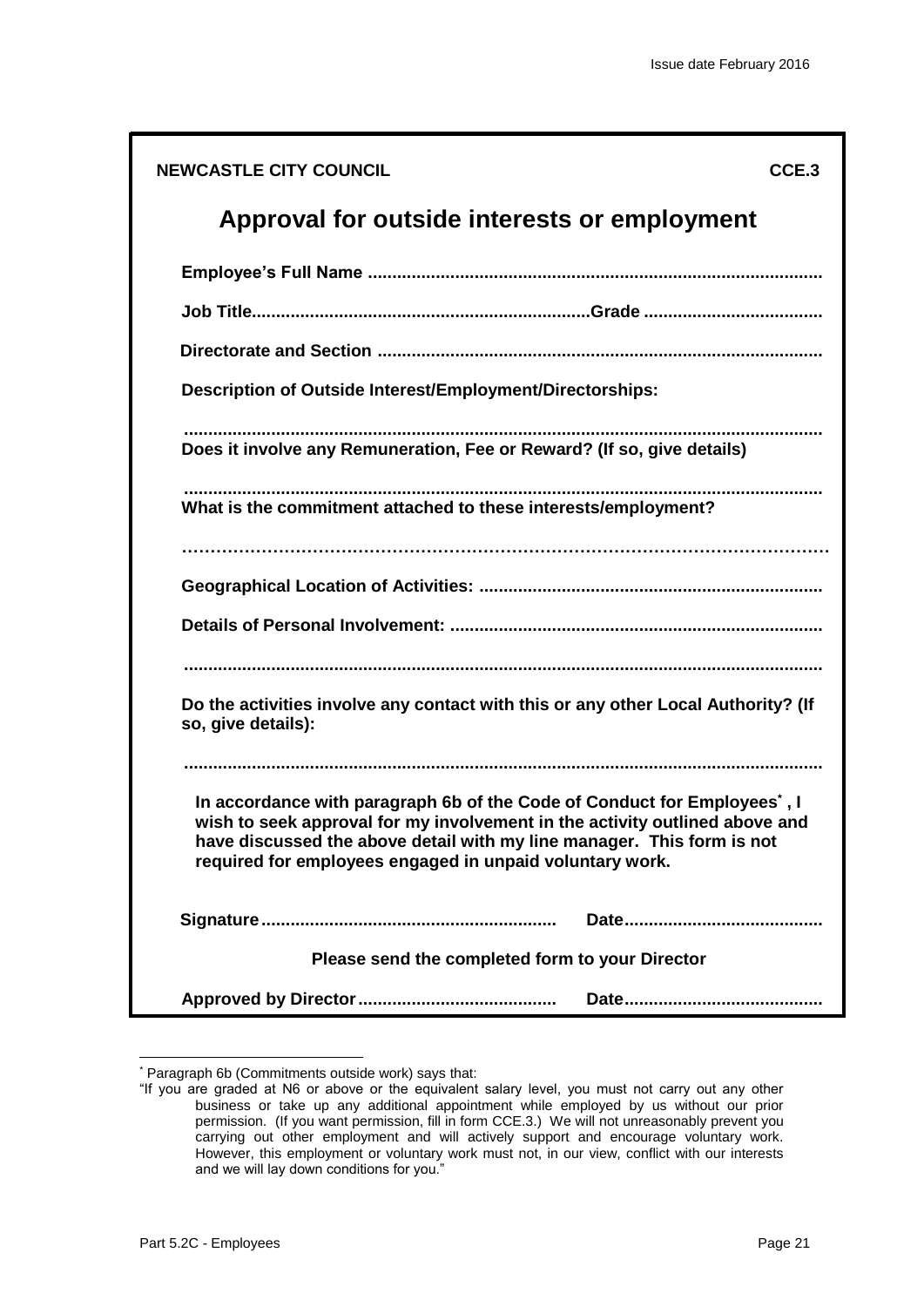| <b>NEWCASTLE CITY COUNCIL</b><br>CCE.4                                                                                                                                                         |
|------------------------------------------------------------------------------------------------------------------------------------------------------------------------------------------------|
| <b>Declaration of Personal Interests</b>                                                                                                                                                       |
|                                                                                                                                                                                                |
|                                                                                                                                                                                                |
|                                                                                                                                                                                                |
| As required in paragraph 7a of the Council's Code of Conduct for<br>Employees <sup>*</sup> , I give below details of my personal interests which may<br>conflict with the Council's interests: |
|                                                                                                                                                                                                |
|                                                                                                                                                                                                |
|                                                                                                                                                                                                |
|                                                                                                                                                                                                |
|                                                                                                                                                                                                |
|                                                                                                                                                                                                |
| The interests are financial/non-financial (Delete as appropriate)                                                                                                                              |
| Date                                                                                                                                                                                           |
| Please send the completed form to your Director                                                                                                                                                |
|                                                                                                                                                                                                |

<sup>\*</sup> Paragraph 7a (Personal interests) says that:

<sup>&</sup>quot;If you have a financial or non-financial interest which could conflict with our interests, you must declare this on form CCE.4."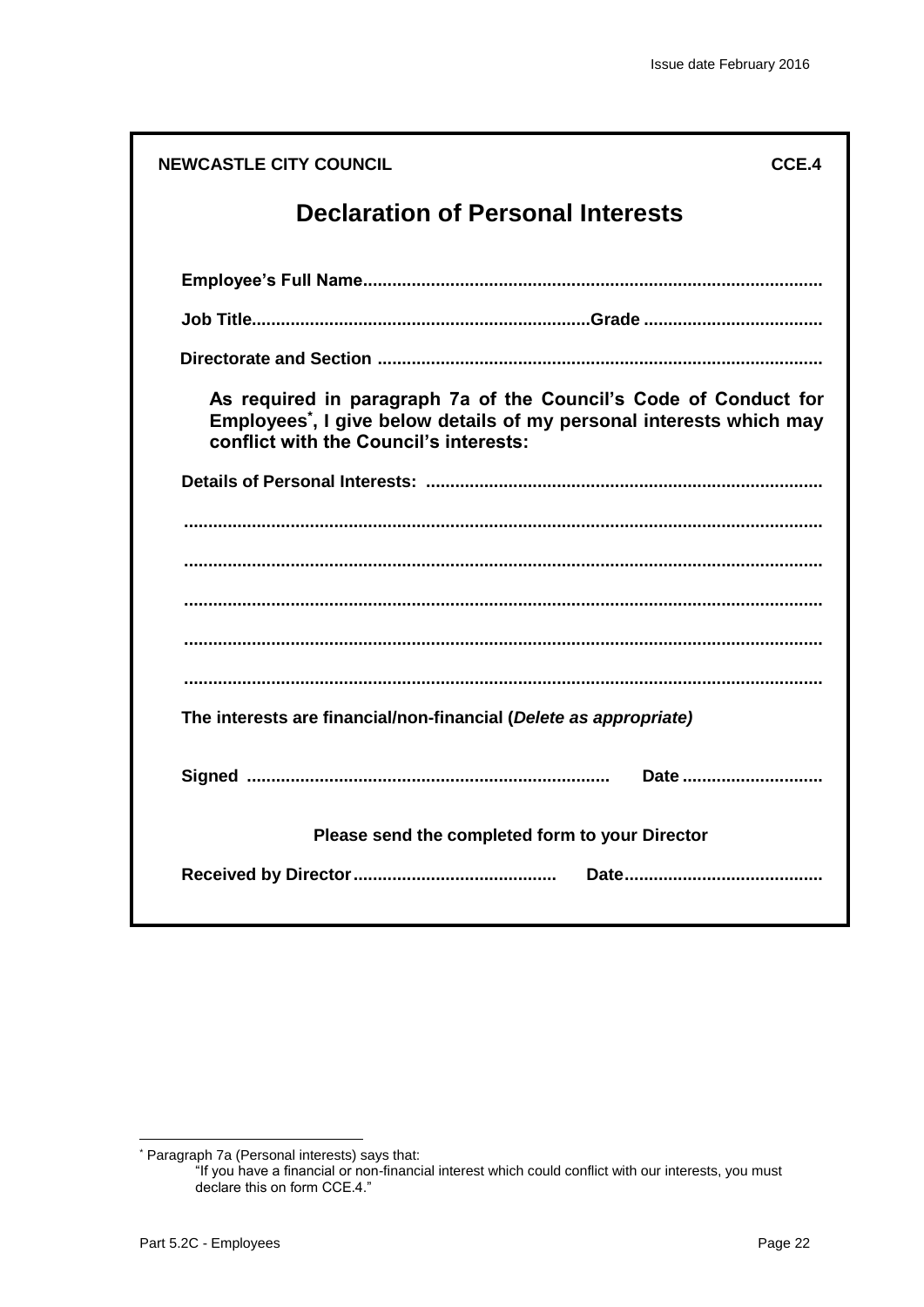| <b>NEWCASTLE CITY COUNCIL</b>                                                                                                                                                                                                  | CCE.5 |
|--------------------------------------------------------------------------------------------------------------------------------------------------------------------------------------------------------------------------------|-------|
| <b>Financial Interest in Council Contract</b>                                                                                                                                                                                  |       |
|                                                                                                                                                                                                                                |       |
|                                                                                                                                                                                                                                |       |
|                                                                                                                                                                                                                                |       |
| As required in section 117 of the Local Government Act 1972 and<br>paragraph 7a of the Council's Code of Conduct for Employees <sup>*</sup> , I give<br>below details of my interest in a contract involving the City Council: |       |
|                                                                                                                                                                                                                                |       |
|                                                                                                                                                                                                                                |       |
|                                                                                                                                                                                                                                |       |
| Date                                                                                                                                                                                                                           |       |
| Please send the completed form to the Service Manager Democratic Services                                                                                                                                                      |       |
| Received by Service Manager Democratic Services Date                                                                                                                                                                           |       |

<sup>\*</sup> Paragraph 7b (Personal interests) says that:

<sup>&</sup>quot;Section 117 of the Local Government Act 1972 (see appendix B) says that you must make a formal declaration about Council contracts where you have a financial interest. If you do not do this, it is a criminal offence. You should make the declaration on form CCE.5."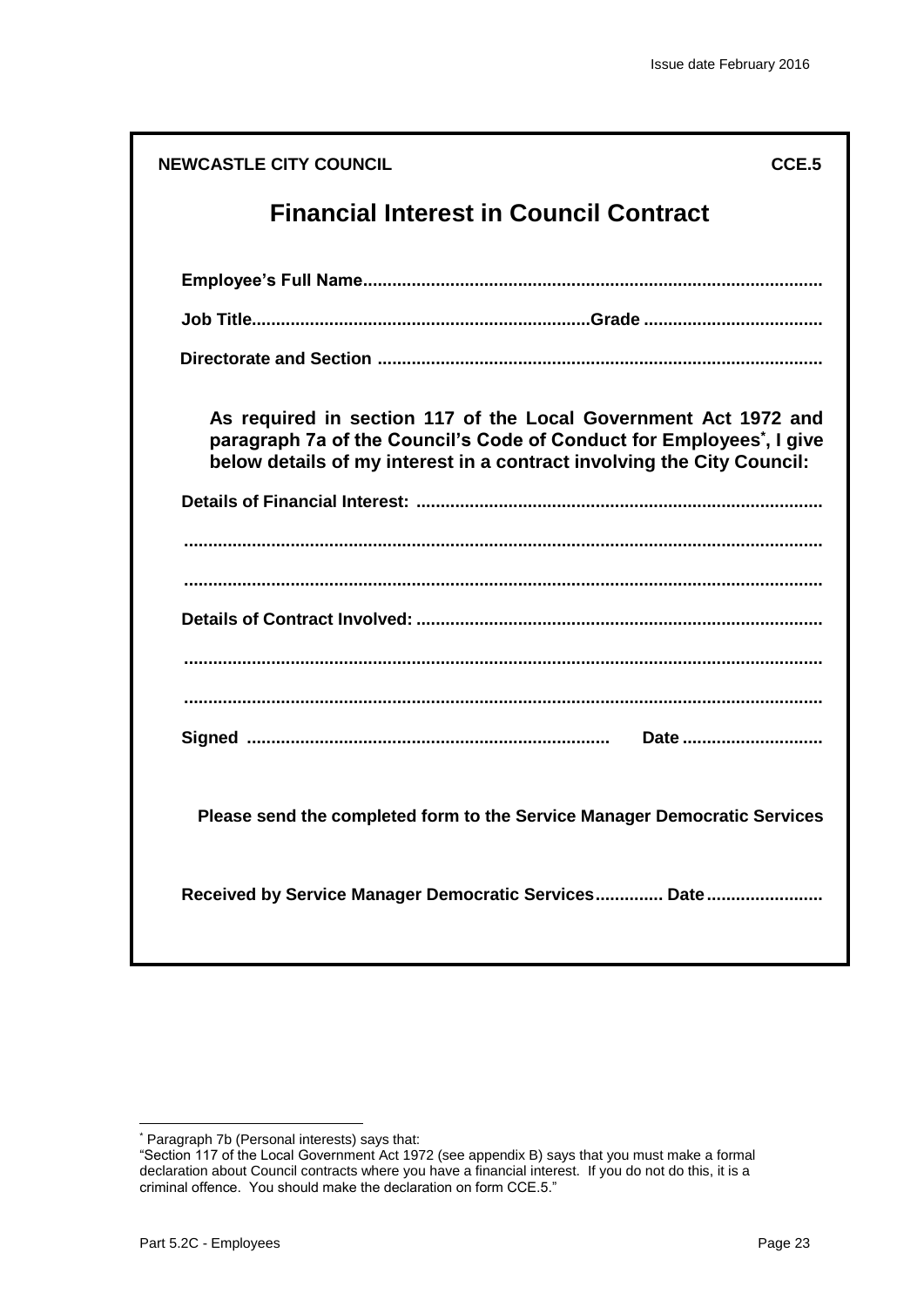| <b>NEWCASTLE CITY COUNCIL</b>                                                                                                                                         | CCE.6 |
|-----------------------------------------------------------------------------------------------------------------------------------------------------------------------|-------|
| <b>Membership of Secret Societies or Organisations</b>                                                                                                                |       |
|                                                                                                                                                                       |       |
|                                                                                                                                                                       |       |
|                                                                                                                                                                       |       |
| As required in paragraph 7d of the Council's Code of Conduct for<br>Employees <sup>*</sup> , I declare that I am a member of the following<br>society/organisation/s: |       |
|                                                                                                                                                                       |       |
|                                                                                                                                                                       |       |
|                                                                                                                                                                       |       |
| Please send the completed form to the Service Manager Democratic Services                                                                                             |       |
| Received by Service Manager Democratic Services Date                                                                                                                  |       |
|                                                                                                                                                                       |       |

<sup>\*</sup> Paragraph 7d (Personal interests) says that:

<sup>&</sup>quot;If you belong to an organisation which is not open to the public and does not have formal membership and which has secrecy about rules, membership or conduct, you must tell us on form CCE.6. A definition of such an organisation appears at appendix C."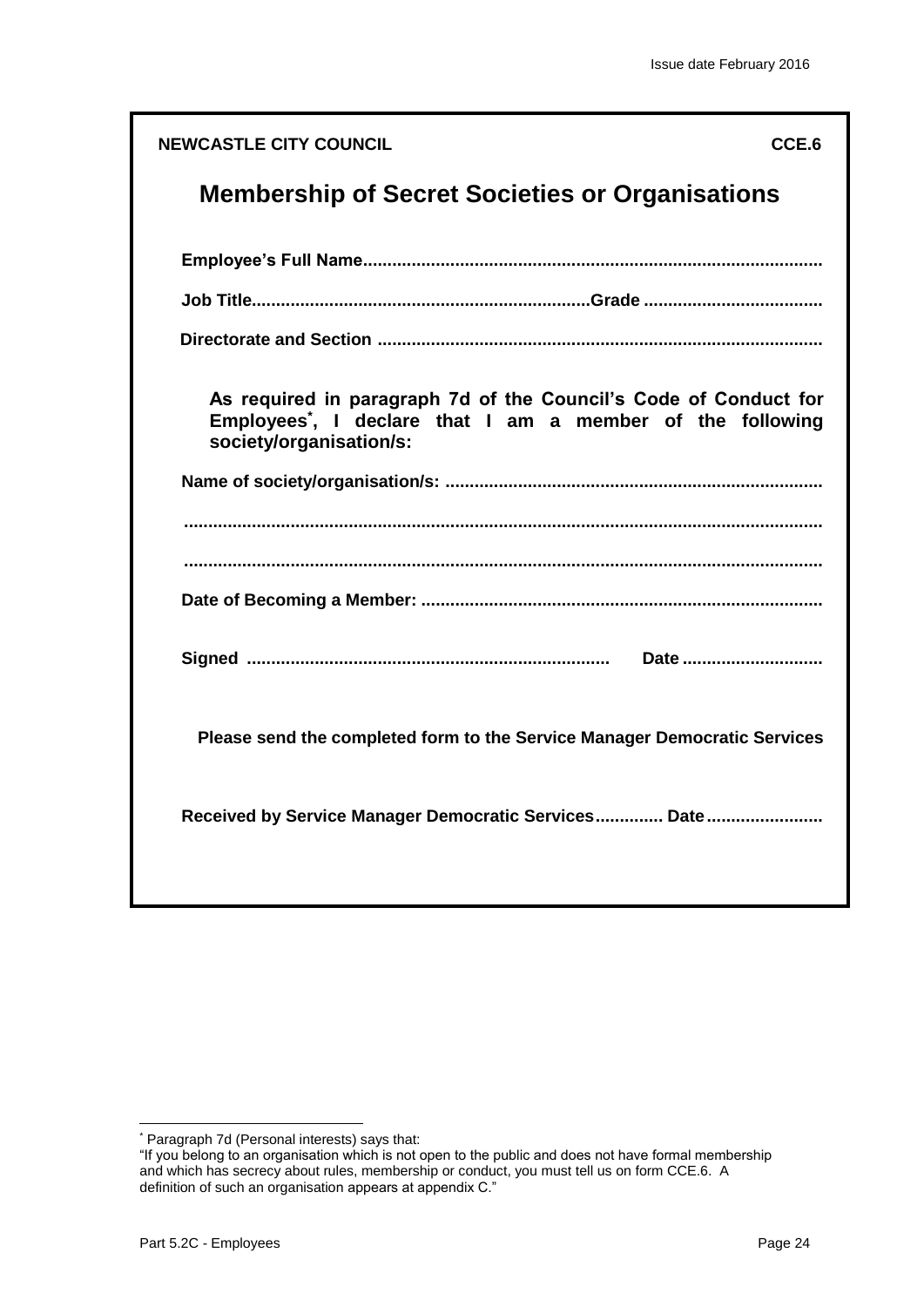| <b>NEWCASTLE CITY COUNCIL</b>            | CCE.7                                                                                                                                                  |
|------------------------------------------|--------------------------------------------------------------------------------------------------------------------------------------------------------|
|                                          | <b>Offers of Gifts</b>                                                                                                                                 |
|                                          |                                                                                                                                                        |
|                                          |                                                                                                                                                        |
|                                          |                                                                                                                                                        |
|                                          | As required in paragraph 12 of the Council's Code of Conduct for<br>Employees <sup>*</sup> , I give details of an offer of a gift or other benefit:    |
|                                          |                                                                                                                                                        |
| Name and Address of Person Making Offer: |                                                                                                                                                        |
|                                          |                                                                                                                                                        |
|                                          | Please send the completed form to your Director (or in the case of Directors or<br><b>Chief Executive, to the Service Manager Democratic Services)</b> |
|                                          | Received by Director/Service Manager Democratic Services  Date                                                                                         |

<sup>\*</sup> Paragraph 12 (Gifts and other benefits) says that:

You must not accept any gift or other benefit offered to you, or your partner or a family member, by:

any person you have provided services to in the course of your official duties or their partner or a family member;

any person associated with an organisation which has, or wishes to have, dealings with us. You must declare any offer on Form CCE.7 and say what action you have taken. The only exception to this rule is where the gift is of token value up to a maximum of £25."